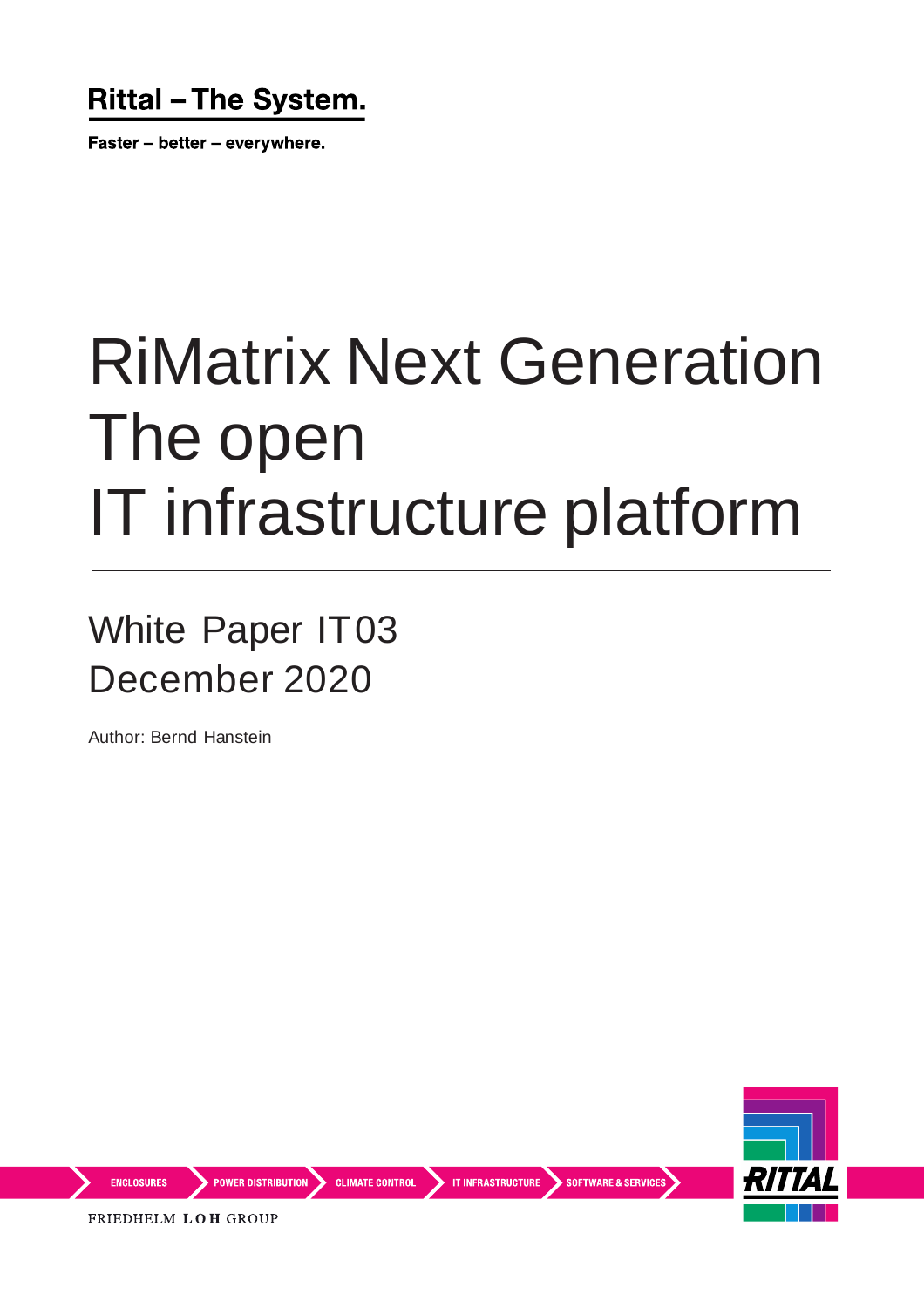Change has become a constant for IT infrastructures. Digital transformation is bringing new innovations at an unprecedented pace and IT managers know they will be constantly faced with new, as-yet unknown challenges in the future.

The challenge today is finding a way to quickly and reliably build data centres that meet current requirements, offer flexibility for the future and are a sound investment at the same time.

Find out in this white paper about the technologies and concepts related to RiMatrix Next Generation (NG) that can help meet this challenge.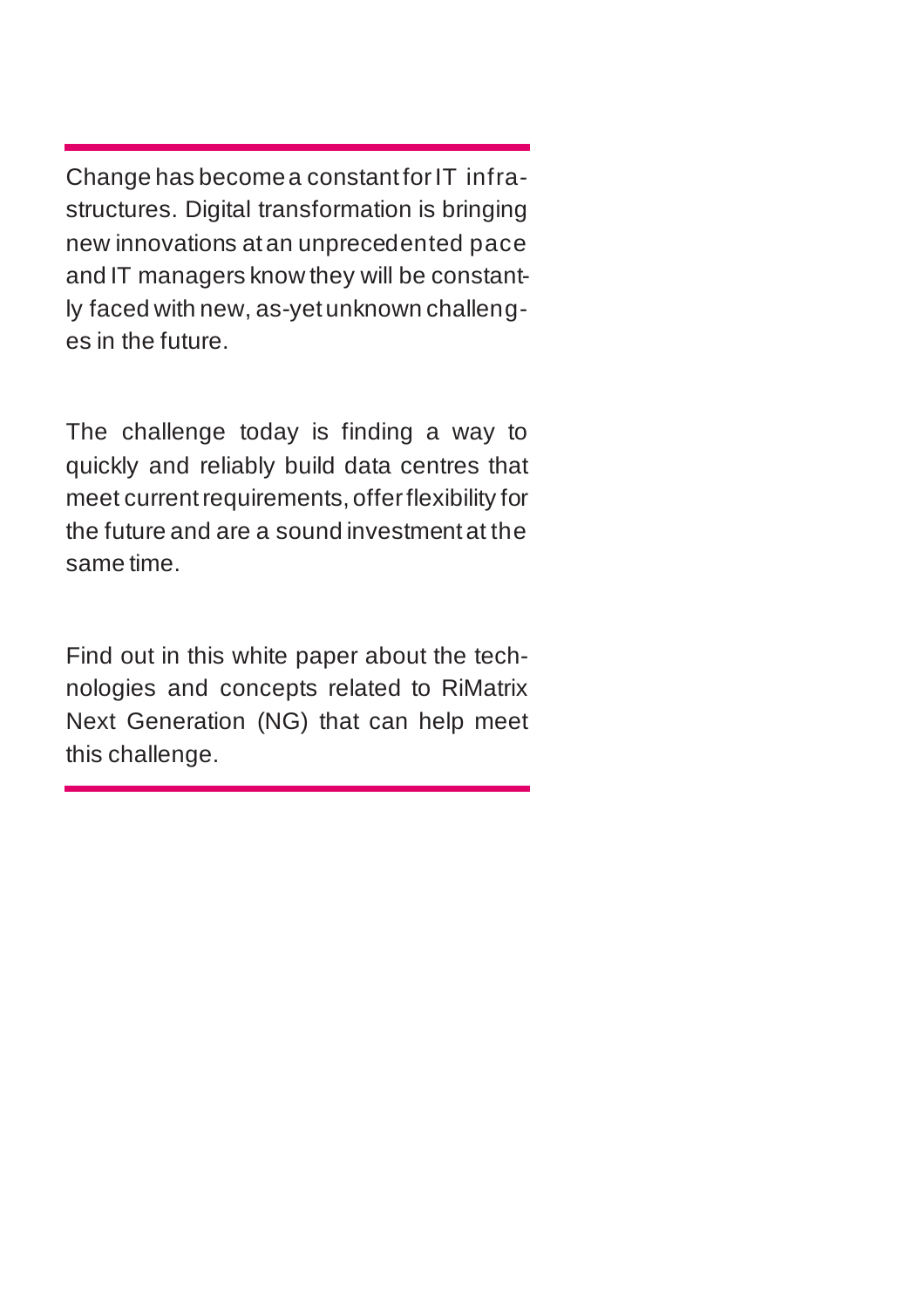# **Contents**

| <b>Executive Summary</b>                                             | 4              |
|----------------------------------------------------------------------|----------------|
| RiMatrix Next Generation - the open IT infrastructure platform       | 4              |
| Introduction                                                         | 5              |
| What are the requirements that define the data centre of the future? | 5              |
| Smart industries need flexibility                                    | 5              |
| Planning now for an unknown future                                   | 6              |
| RiMatrix NG - the solution approach                                  | 7              |
| The concept behind RiMatrix Next Generation                          | $\overline{7}$ |
| Modular system technology                                            | $\overline{7}$ |
| Consulting throughout the entire IT lifecycle                        | 8              |
| An overview of the special features                                  | 9              |
| RiMatrix NG - the systematic approach                                | 11             |
| Maximum flexibility thanks to an open platform                       | 11             |
| Components for a future-proof IT infrastructure                      | 11             |
| IT racks with a systematic design                                    | 12             |
| IT power supply and backup                                           | 21             |
| IT monitoring for measurable efficiency gains                        | 23             |
| IT security                                                          | 24             |
| Annex                                                                | 26             |
| Table of figures                                                     | 28             |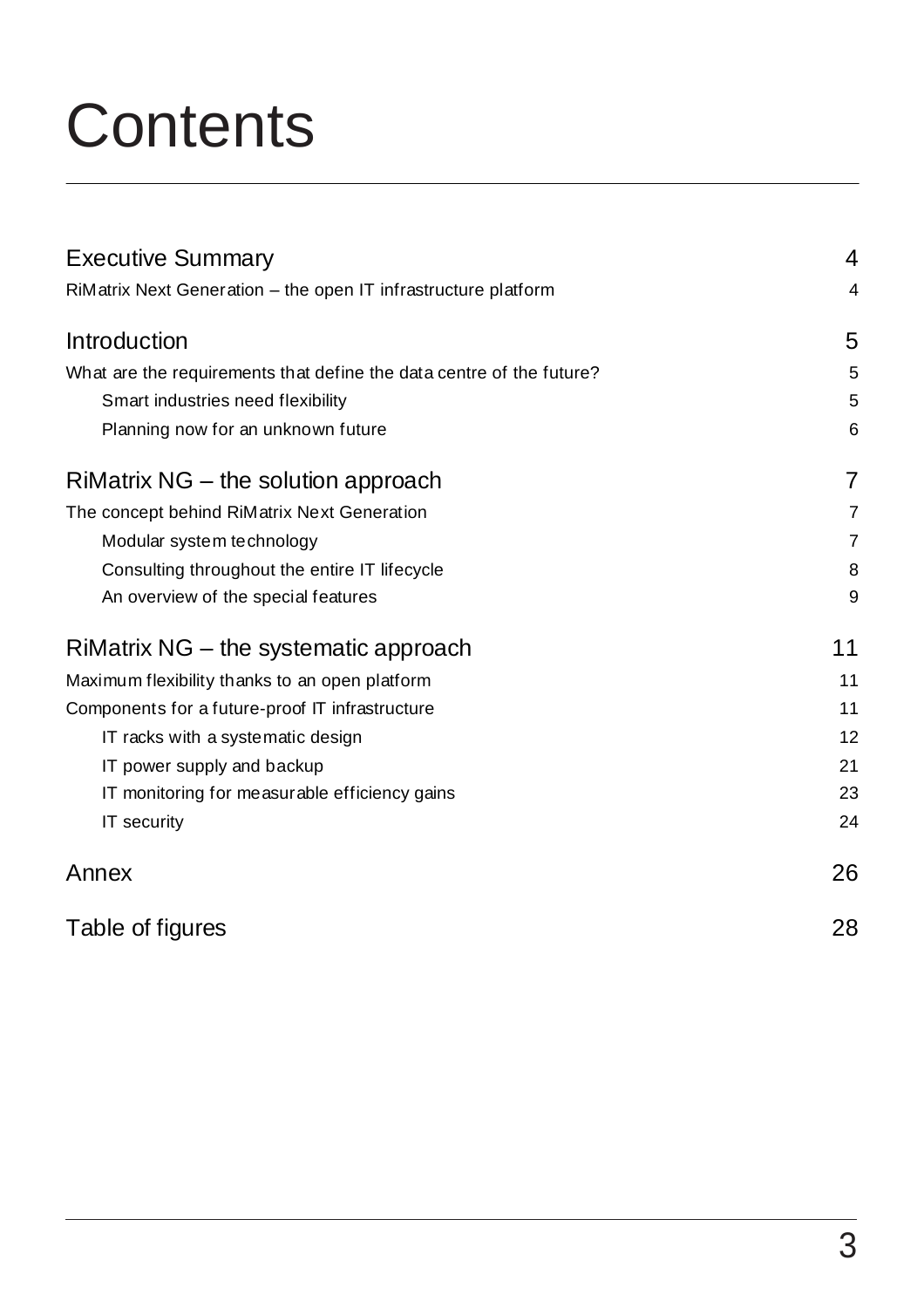# Executive Summary

### RiMatrix Next Generation – the open IT infrastructure platform

Digitalization has long since reached every organisational level, from the top floor to the shop floor. In today's smart, networked world, data is continuously being exchanged. Communication between people, machinery, robots and IT systems is generating a never-ending stream of data that needs to be controlled, monitored and processed by high-performance data centres.

As a result, the volumes of information to be processed are growing at a rapid pace and existing IT landscapes are being pushed to their capacity limits and having to be adapted faster than before. That is why IT managers need to act now and prepare their IT infrastructure for an unceasing growth in data, so their data centre can be made fit for the future.

The challenges for IT managers are set to become even more diverse. The introduction of IT systems into all the functional levels of a company and all areas of life means that greater IT performance is needed at very different locations. In the future, maximum flexibility for IT infrastructures, reliable solutions and rapid deployment will be at the top of the agenda for CIOs. The following white paper shows which technologies and concepts associated with RiMatrix Next Generation (NG) can help organisations set up new data centres, but also upgrade existing infrastructures to help drive digital transformation.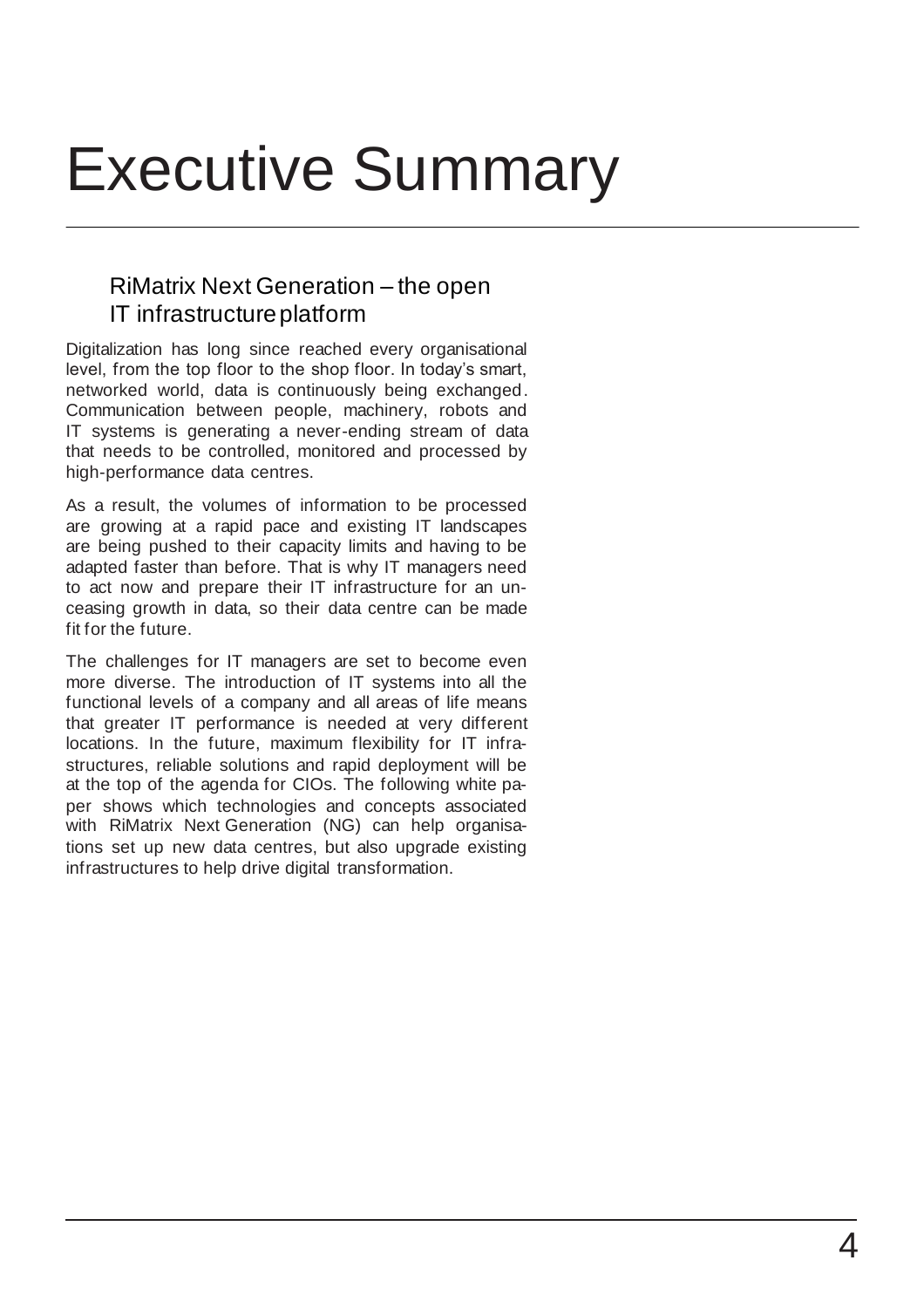# Introduction

### What are the requirements that define the data centre of the future?

Whether you're talking about in-house data centre operators, colocation providers or hyperscale providers – everyone needs to adapt to the onward march of digitalization. Accelerated innovation cycles in all sectors, the ongoing digitalization of production and ultra-fast 5G mobile networks are just some of the many factors that are driving the growth of data. The challenge for IT experts is that data centres are processing more data and need to be adapted faster than was previously the case. However, the volume of data is not the only matter that needs to be addressed in strategic IT planning. There is also set to be a much greater need for specialised data centres designed to meet the needs of real-time data processing, for instance. This development is being driven by, among other things, fast 5G networks and the Internet of Things in highly automated production lines.

#### Smart industries need flexibility

Anyone who is designing a new data centre should align it as closely as possible with its planned usage, but should also think about how to make it fit for the future. In smart production environments, for example, thousands of sensors generate huge streams of data that require on-site edge data centres where preliminary processing can be carried out. Downstream cloud data centres then evaluate the relevant status data so that the service intervals for machines can be optimised based on long-term analyses, for example. Furthermore, these cloud data centres are essential for the entire customer interface from order through to invoice, but also need data from production so that delivery dates can be communicated transparently, for instance. Similarly, material supplies are linked in via procurement.

Each of these data centres has specific requirements for IT cooling systems, power supplies, scalability, security and monitoring. Using a modular concept ensures systems will be able to cope moving forward, even in the face of these varying requirements.

The challenges for IT experts are larger volumes of data, faster adaptation of data centres and customised structures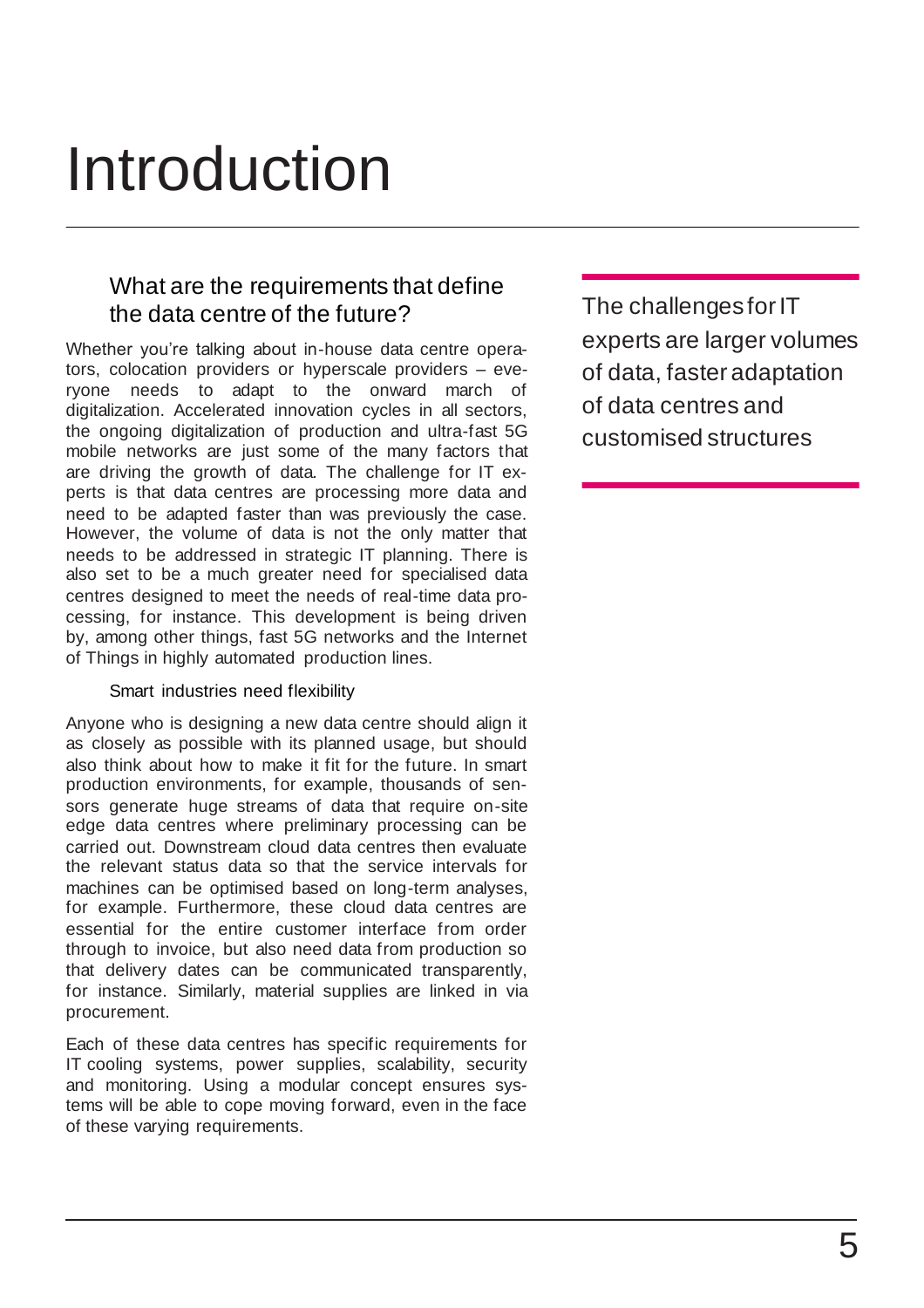#### Planning now for an unknown future

In the future, IT managers will be working much more with distributed IT landscapes, as companies need specialised data centres for their sites. In this new world, the roles of all the various market players are changing. Colocation providers are transforming from a replaceable supplier into a valuable partner that supports its customers' operational business by running IT solutions on a cost-effective basis. The operators of hyperscale data centres have their sights very firmly set on cost and energy efficiency, since they still see themselves as pioneers for flexible cloud models and as-a-service models. CIOs, meanwhile, who are responsible for running in-house IT systems, are under growing pressure from specialist departments. Indeed, these departments have long since discovered that IT is a driving force for innovation, enhanced process efficiency and improved customer reach – and they are quick to demand new IT solutions. In all these cases, responsible IT managers face the challenge of having to build a futureproof and adaptive IT infrastructure.

The modular RiMatrix NG IT infrastructure platform helps IT organisations drive the digital revolution of classic IT and operational technology (OT) with an open platform.

The challenge – building a future-proof and adaptive IT infrastructure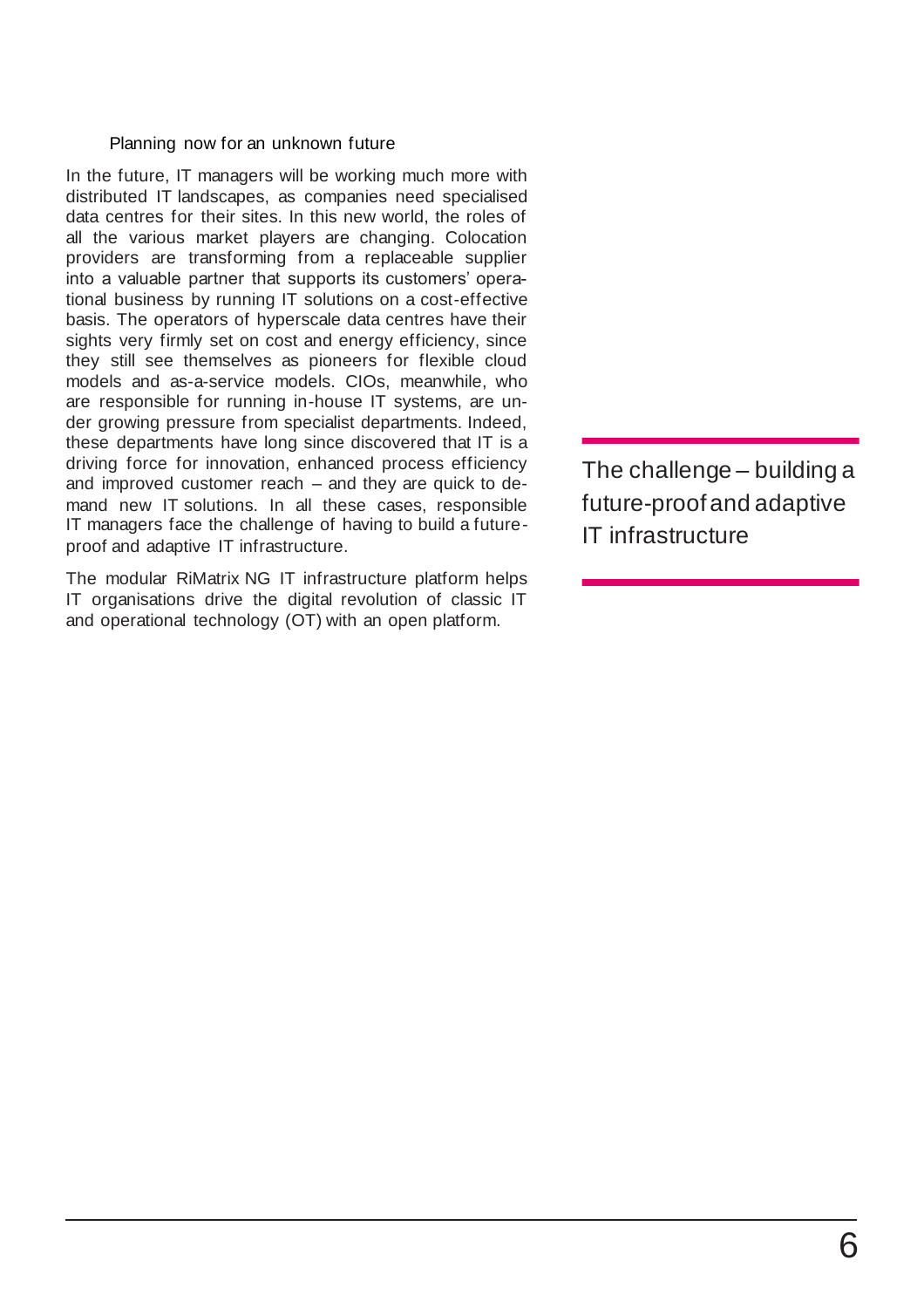# RiMatrix NG – the solution approach

### The concept behind RiMatrix Next Generation

Nobody who needs a new data centre right now can say with any certainty how IT requirements will change in the next three, five or ten years. Nonetheless, the planned investment in the new data centre should still provide some certainty – the certainty that the core elements of the IT infrastructure will endure and be flexible enough to meet previously unknown requirements. Experience has shown that the innovation cycles of server and storage systems are considerably shorter than those of the data centre infrastructure that surrounds them. Maximising the flexibility and modular configuration of this infrastructure helps enable organisations to meet future requirements.



#### Modular system technology

By maintaining a close dialogue with customers, experts at Rittal have developed an ingenious, modular solution that companies can use to obtain the investment security and planning certainty they need. Its name is RiMatrix NG – an open modular system that enables IT managers to successfully design their IT landscape of the future.

#### **Figure 1**

The new RiMatrix NG open modular platform from Rittal – the flexible, reliable, fast and future-proof approach to building IT infrastructure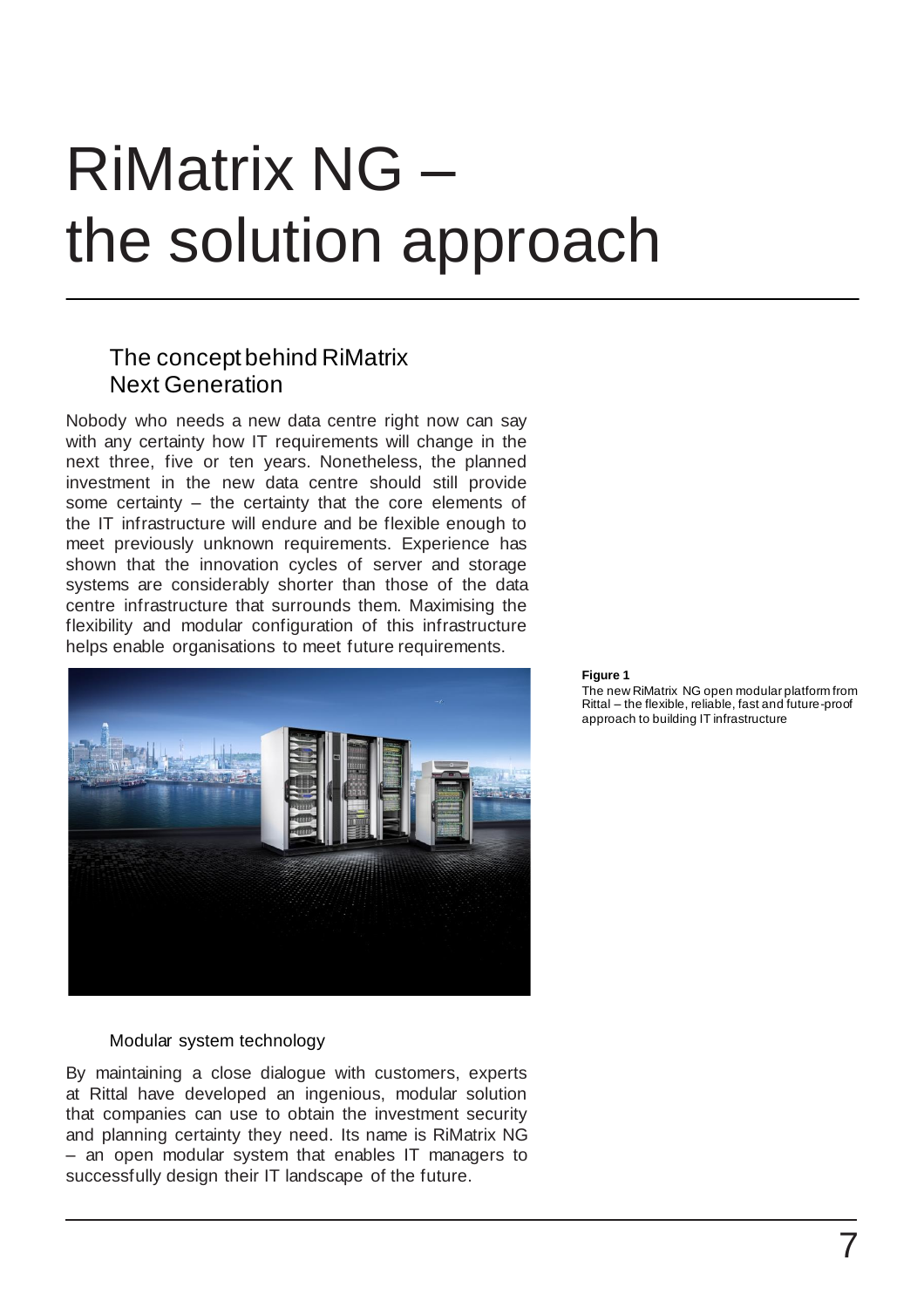It uses standardised system technology that is configured on a modular basis, which helps ensure new data centres in all output categories can be implemented quickly and without risks.

Elements such as IT racks with flexible expansion options for servers and network technology, uninterruptible power supply (UPS) systems and power distribution units (PDUs) for power supplies, energy-efficient IT cooling, and DCIMbased monitoring are just some examples of the components in RiMatrix NG. Available worldwide, this solution can be used to create customised data centres for all IT requirements. New data centres can thus be established quickly, reliably and with excellent flexibility, from small single rack installations and edge data centres to enterprise, colocation and hyperscale data centres.



#### Consulting throughout the entire IT lifecycle

Besides supplying the system components themselves, Rittal also provides its customers with the advice and services they need. The company supports the entire IT lifecycle of any data centre that is based on the RiMatrix NG platform. Its service portfolio includes consulting on design, planning and configuration as well as assistance with operations and optimisation.

#### **Design**

Even in the early stages of a project, customers can draw on the support of experts from Rittal, who can assist with the concept development and design for the desired data centre. One option is CFD analysis, which uses computational fluid dynamics methods to visualise the movement of air currents, even as early as the planning stage.

### Consulting for design, planning and configuration and assistance with operations and optimisation

#### **Figure 2**

A modular approach for the right solution. RiMatrix NG includes modules for five functional areas – racks, climate control, power supply and backup, IT monitoring and security – that can be planned on a customised basis.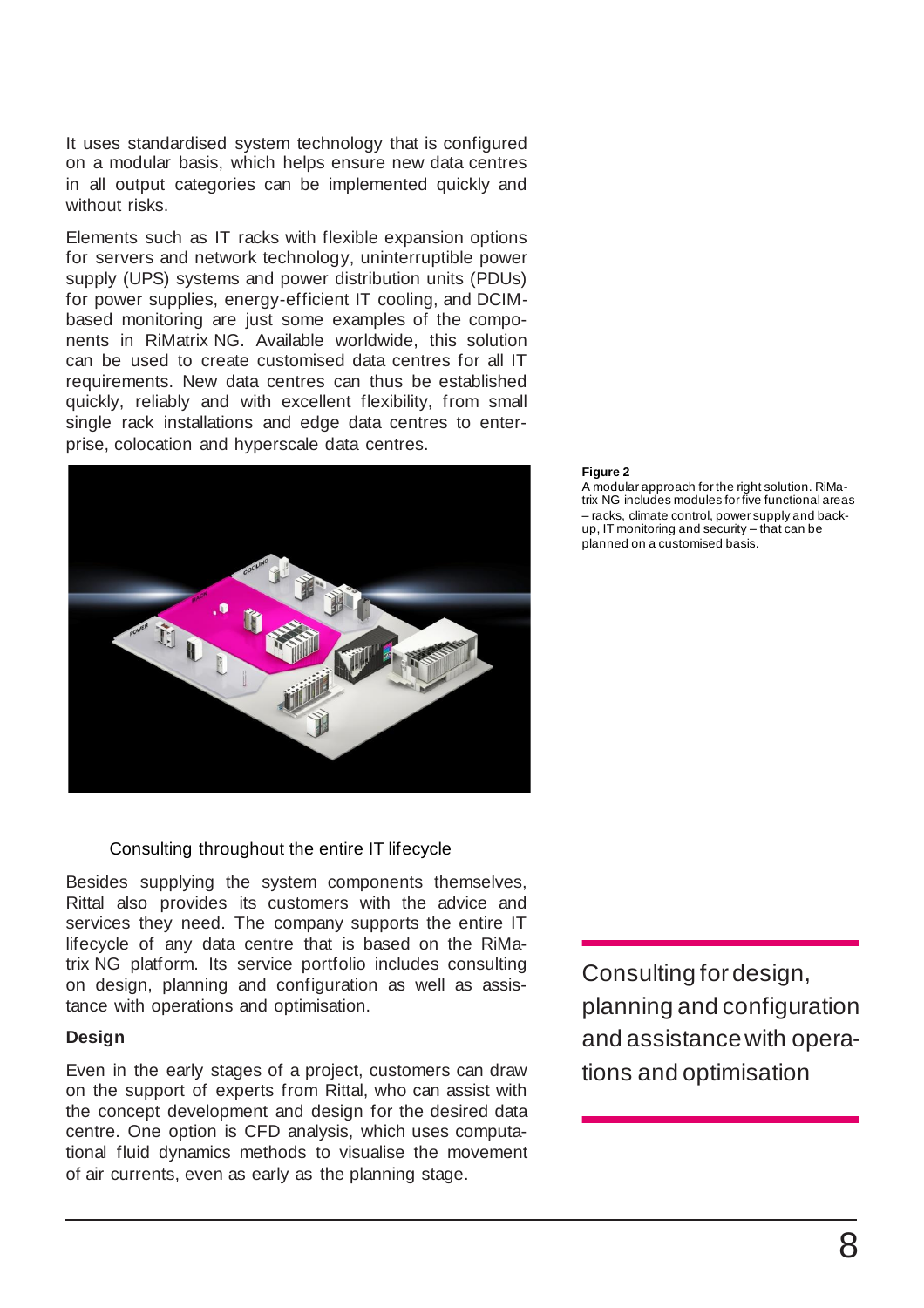This ensures an appropriate cooling solution is selected, identifies hotspots and adds detail to the TCO costing.<br>This is also the stage when suitable solution components are chosen and investment (CAPEX) and operating costs (OPEX) are calculated.

#### **Implementation**

Rittal assists on site with the construction of the physical infrastructure such as racks and power supply, cooling, monitoring and security systems. The next stage is the commissioning and sign -off of the data centre.

#### **Operation**

Organisations that require support for ongoing operations can take advantage of the diverse range of managed services offered by German Edge Cloud (GEC), a sister company to Rittal. They can also link up with the central data centres run by GEC, which can lend support as back ups or cushion load peaks.

#### **Optimisation**

Rittal analyses the efficiency, cost, sustainability and scalability of the installed solution so it can identify areas where the IT landscape can be optimised. This ensures the infrastructure always keeps pace with the state of the art and operates at maximum energy efficiency.

#### An overview of the special features

Flexible, reliable, fast – RiMatrix NG is an open platform on which certified products and solutions from third -party suppliers help to round out the portfolio.

#### **Maximum flexibility**

RiMatrix NG is flexibly scalable in every dimension, whether size, performance, security or fail -safe operation. At the same time, the platform can be used to build modular solutions, which makes it easier to scale infrastructures up or down. Modularity, scalability and continuous development combine to create maximum flexibility. This is further supported by the option of bringing on board certified partners who can provide power supply and fire safety modules, for example.

Furthermore, there is a high level of investment security thanks to backwards compatibility with previous versions, which means existing data centres can be flexibly expanded in a step-by-step process. Variable financing models such as leasing round off the portfolio and facilitate needs-based investment.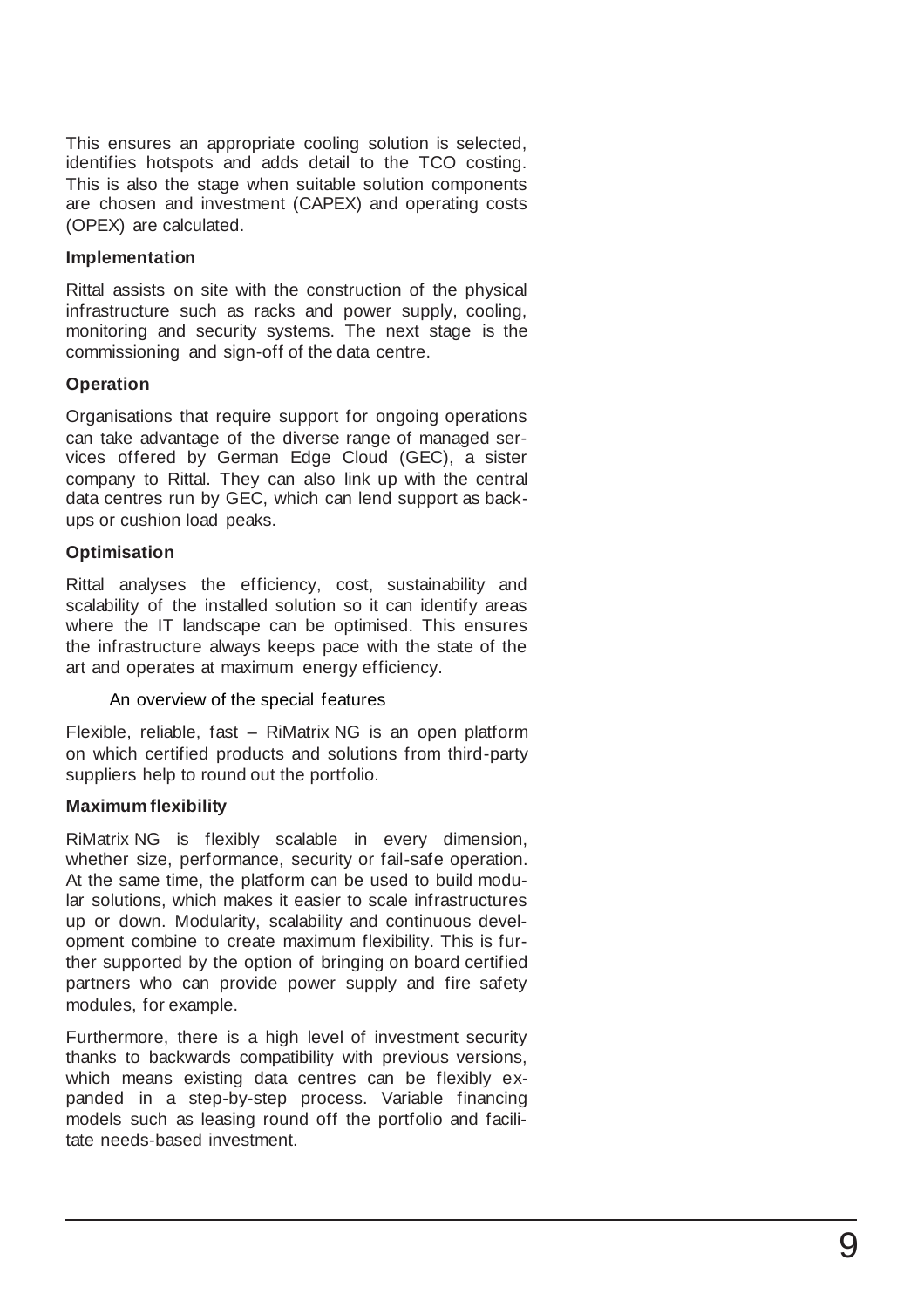#### **Reliable solutions**

RiMatrix NG stands for maximum reliability. IT managers get verified Rittal quality and can rely on international approvals, which minimises project risks. Rittal also offers comprehensive documentation, training and a global service network to make sure systems can be started up safely and run efficiently.

Moreover, the open platform is being continuously developed to ensure it supports future technologies, too. One example of this is the support it offers for OCP technologies, which are becoming increasingly important as a means of building heterogeneous infrastructures. Excellent reliability, top quality and continuous development give IT managers maximum investment security.

#### **Rapid deployment**

RiMatrix NG has been designed so organisations can get a new data centre up and running as quickly as possible. Predefined, tested modules and components help with this, while the integration of high-grade standardised OCP technology into RiMatrix NG can speed up commissioning even more. Additional pacesetters include the quick and easy configuration of data centres using the Internetbased Rittal Configuration System and the unique 24/48 hour delivery service Rittal offers for standard products in Europe.

Rittal gives its customers crucial support for every step of the IT lifecycle, from planning through to operation and optimisation, meaning they can quickly and flexibly adapt RiMatrix NG to their specific requirements. The international approvals further boost the speed of IT projects, as there is no need for time-consuming permit and test procedures.

Support for every step of the IT lifecycle, from planning through to operation and optimisation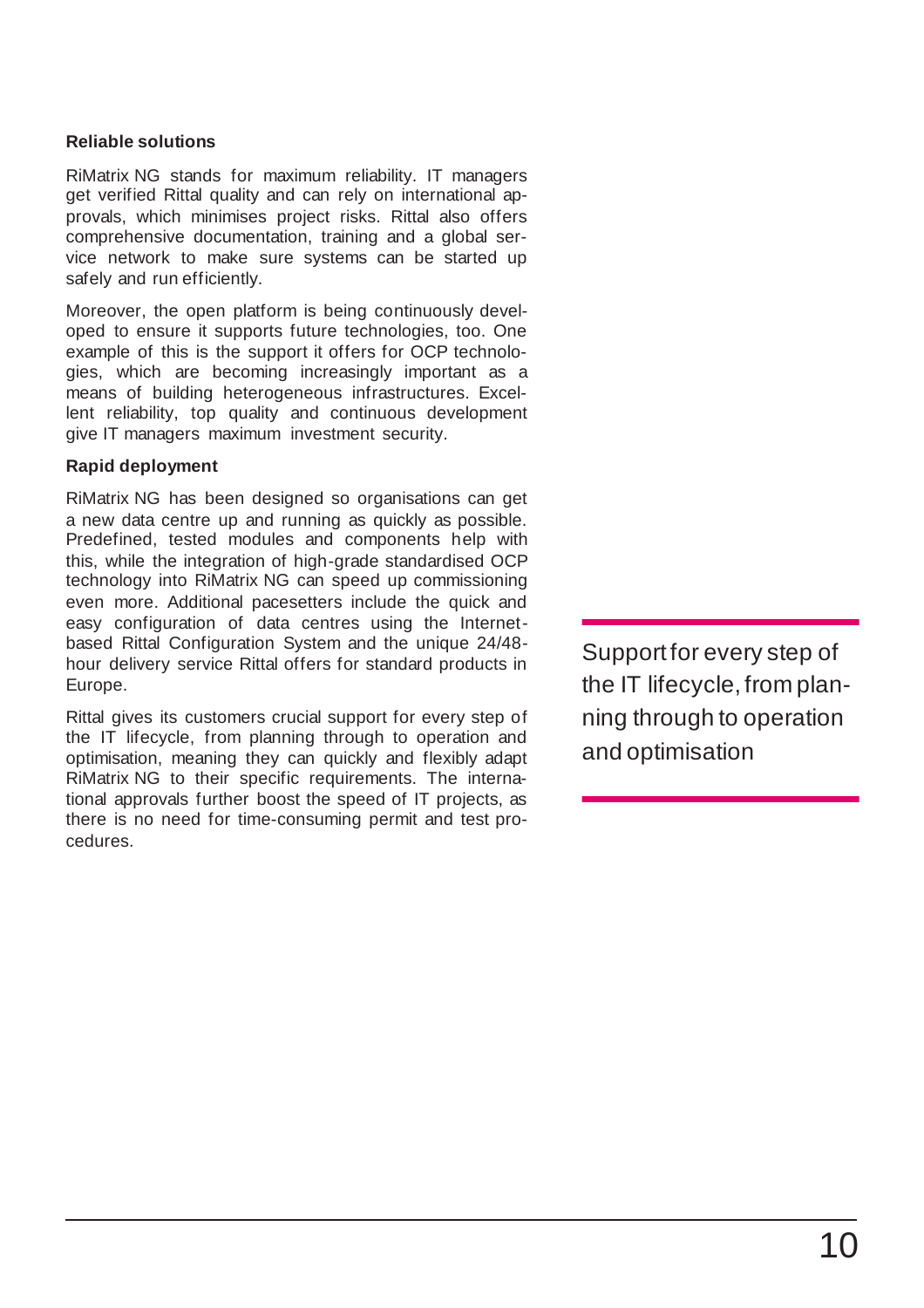# RiMatrix NG – the systematic approach

### Maximum flexibility thanks to an open platform

The RiMatrix NG open IT platform from Rittal meets all the conditions necessary for an IT infrastructure that can be made available fast and scaled flexibly. The solution supports the custom creation of data centres based on preconfigured standard components. Moreover, previous RiMatrix installations can also be combined with the new NG variants in one and the same data centre. This means pre-existing IT cooling, power supply and monitoring solutions can continue to be used. Furthermore, the open concept ensures customers can integrate certified partner solutions into a RiMatrix NG data centre. Examples of such solutions include power supply systems in a range of output categories.

When planning new IT infrastructures, CIOs should opt for concepts that will enable them to establish IT systems in all areas of their company using just one basic technology. RiMatrix NG has been designed to support this requirement, and the solution features all the infrastructure components that are required in smart environments. All this gives companies maximum investment security.

### Components for a future-proof IT infrastructure

Achieving a future-proof IT infrastructure means having a flexibly configurable platform comprising hardware, software and services. This IT platform should consist of standardised, modular system technology that offers a simple and reliable means of quickly constructing custom solutions for all current and future IT scenarios. Everything from small single rack installations through to edge, enterprise, colocation and hyperscale data centres should be covered. The platform should be open and boast exceptional compatibility and adaptability so it can cope with every demand and speed requirement in the world of IT globally.

The RiMatrix NG open IT platform from Rittal meets all the conditions necessary for an IT infrastructure that can be made available fast and scaled flexibly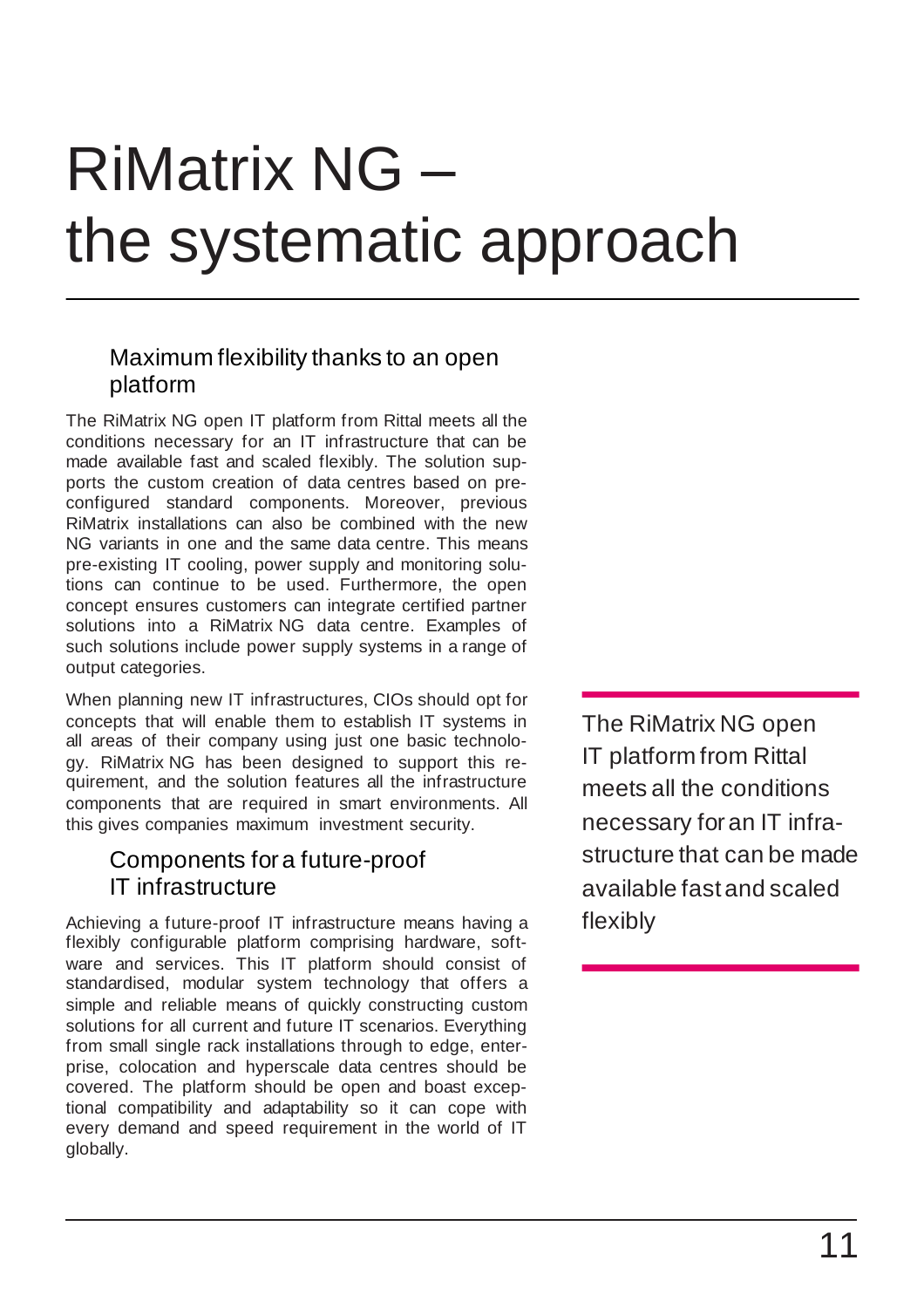It should be an impressive IT platform that features innovation, a carefully considered architecture, maximum security standards and energy-efficient technology and therefore demonstrates its infrastructure capabilities for the future right now.

An IT platform such as this is built on five pillars:

- **·** IT racks with a systematic design
- **·** IT power supply and backup
- IT climate control generating, transporting and distributing cooling energy
- **·** IT monitoring for measurable efficiency gains
- IT security

#### IT racks with a systematic design

The challenge for IT managers is that data centres now have to be available in very different output categories in order to meet an organisation's diverse needs. The basis for this is a rack platform that can be extended and adapted so it can meet any challenge and speed requirement in the global IT sector.

RiMatrix NG offers the flexibility needed to ensure IT racks can be used in very different configurations. The following sections reveal which criteria are important when selecting an IT rack.

Which criteria really matter when selecting an IT rack?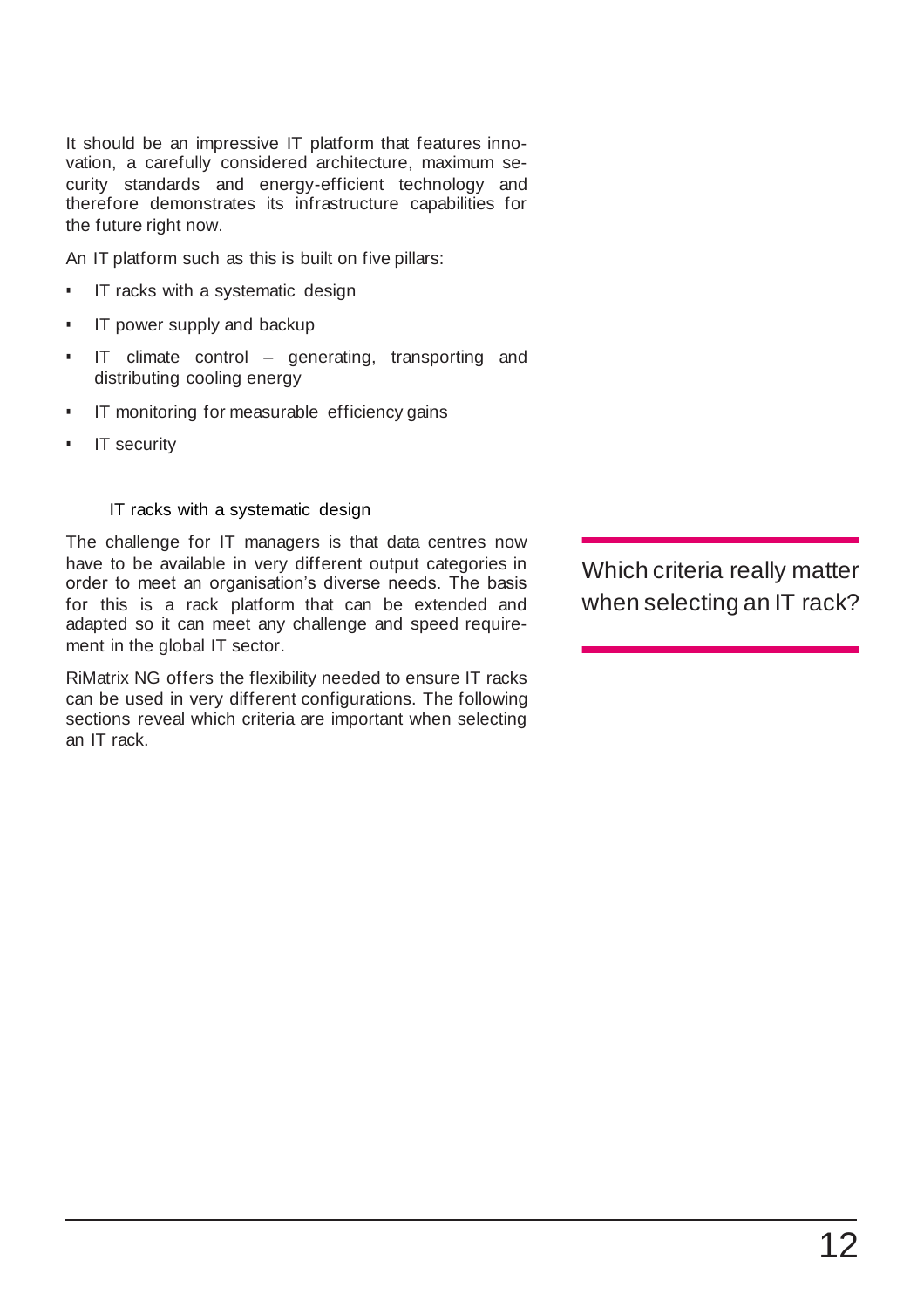

#### **Standard 19" dimension**

The standardised basic version of an IT rack comprises a flexible 19" mounting level, divided side panels with quickrelease fastener, and optimised cable entry with brush strips. Even in this basic configuration the rack will meet almost all the requirements of network and server enclosures. Rapid assembly technology also helps boost efficiency when customising the interior installation. This means accessories such as component shelves and sliding rails can be installed by a single person in just a few minutes without having to use any tools. Ideally, it should be possible to fix the spacing on the mounting levels manually so that in special applications dimensions of 21", 23" and 24" can also be achieved with ease.

The correct size for a rack is determined by how it is going to be used. In a network rack, for example, the individual components have a lot of wiring at the sides, which means these racks are usually 800 mm wide and up to 1000 mm deep. Racks used purely to house servers only need to be 600 mm wide, as power and network cables are usually located on the rear and don't take up any space at the sides. These racks will be 1000 to 1200 mm deep.

More efficiency thanks to rapid assembly technology and flexible dimensions

#### **Figure 3**

The new VX IT is a universal IT rack solution in a modular format that offers even more freedom for quickly building data centres and OT infrastructures on the factory floor.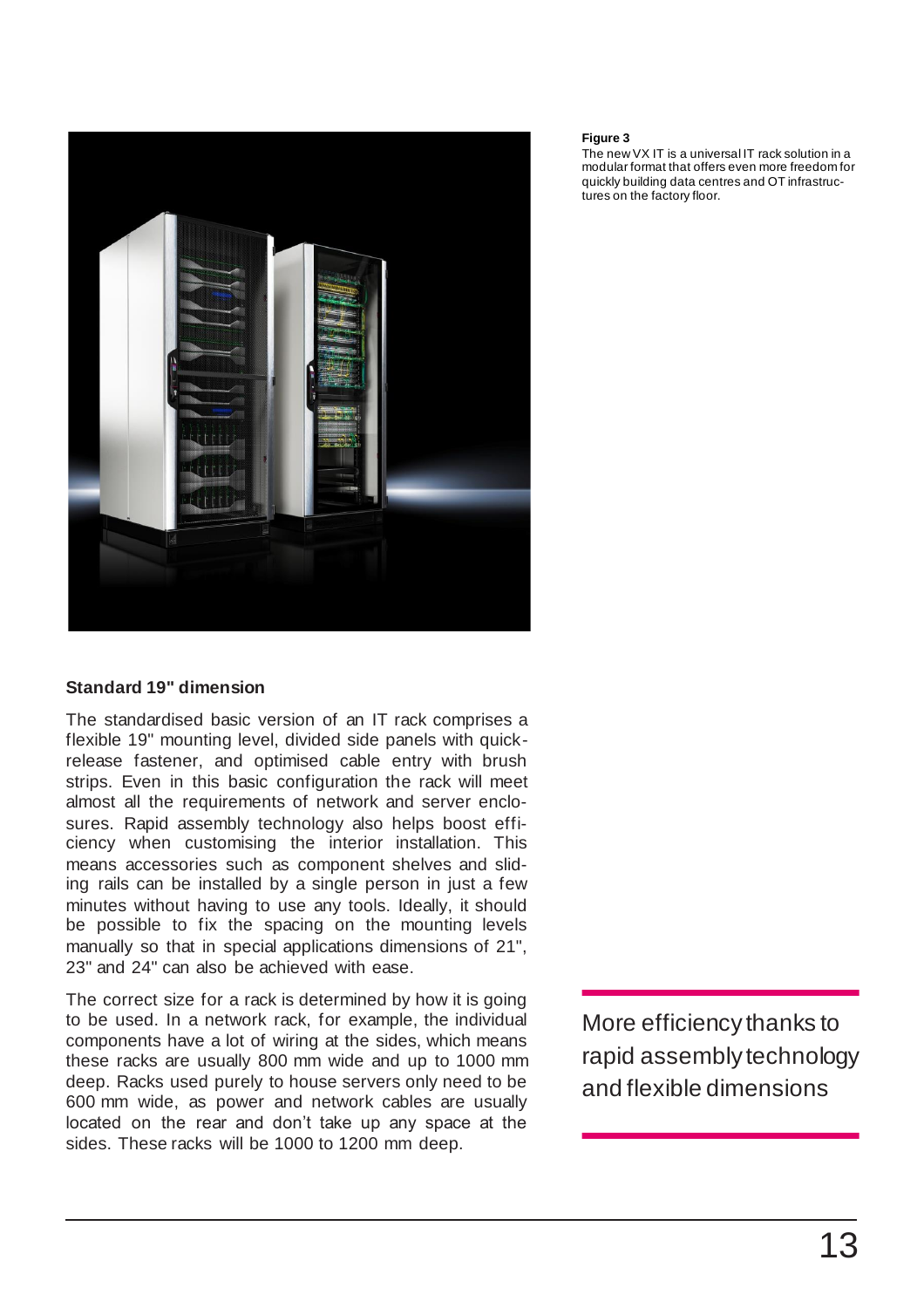When a rack is housing a mixture of server and network technology it will need to be 800 mm wide and 1000 to 1200 mm deep. This ensures network distributors, patch panels and PDUs for the power supply can be comfortably installed inside, as can larger volumes of cables. The appropriate heights in each case are determined based on the height units (U) required. A rack with 42 U is around two metres high and this is currently the most common height.

#### **Using a standardised rack platform**

When selecting a rack platform, companies should specify a standard solution. This ensures, for example, that all components can be installed with the same system and same fixing methods. Doors and side panels will fit in every rack. This simplifies ordering and warehousing processes, reduces the number of spare parts that need to be kept in store and minimises stock levels.

#### **Power supply in the IT rack**

When building an IT rack, PDUs are a key component in ensuring the IT equipment installed inside is supplied with power. Ideally, the rack system should allow users to install PDUs in the zero-U-space, i.e. the space between the side panel and the 19" mounting frame. This means no height units are blocked and maintenance and installation work can still be carried out even when the IT rack is fully populated. There are no obstructions to air routing either, so climate control costs can also be optimised. Furthermore, intelligent PDUs take care of important tasks such as calculating precise, individual energy consumption.

#### **Optimising cooling in the IT rack**

The cooling requirements in IT racks can differ. In server racks, cool air should flow from front to back while, in network racks, it should often be routed from one side to the other, through the components that need to be cooled. In both scenarios, it is important to partition the 19" levels to ensure cool air does not flow past the components that need to be cooled without being utilised. Open height units should be closed off to separate warm and cool air.

Requirements for high -performance computing (HPC) are a special case. Due to the extreme power density involved, the servers are concentrated in the smallest of spaces and up to 50 kW of energy is required in the rack. This kind of power density very quickly pushes the raised floor structures typically used to transport cold air right to their limits.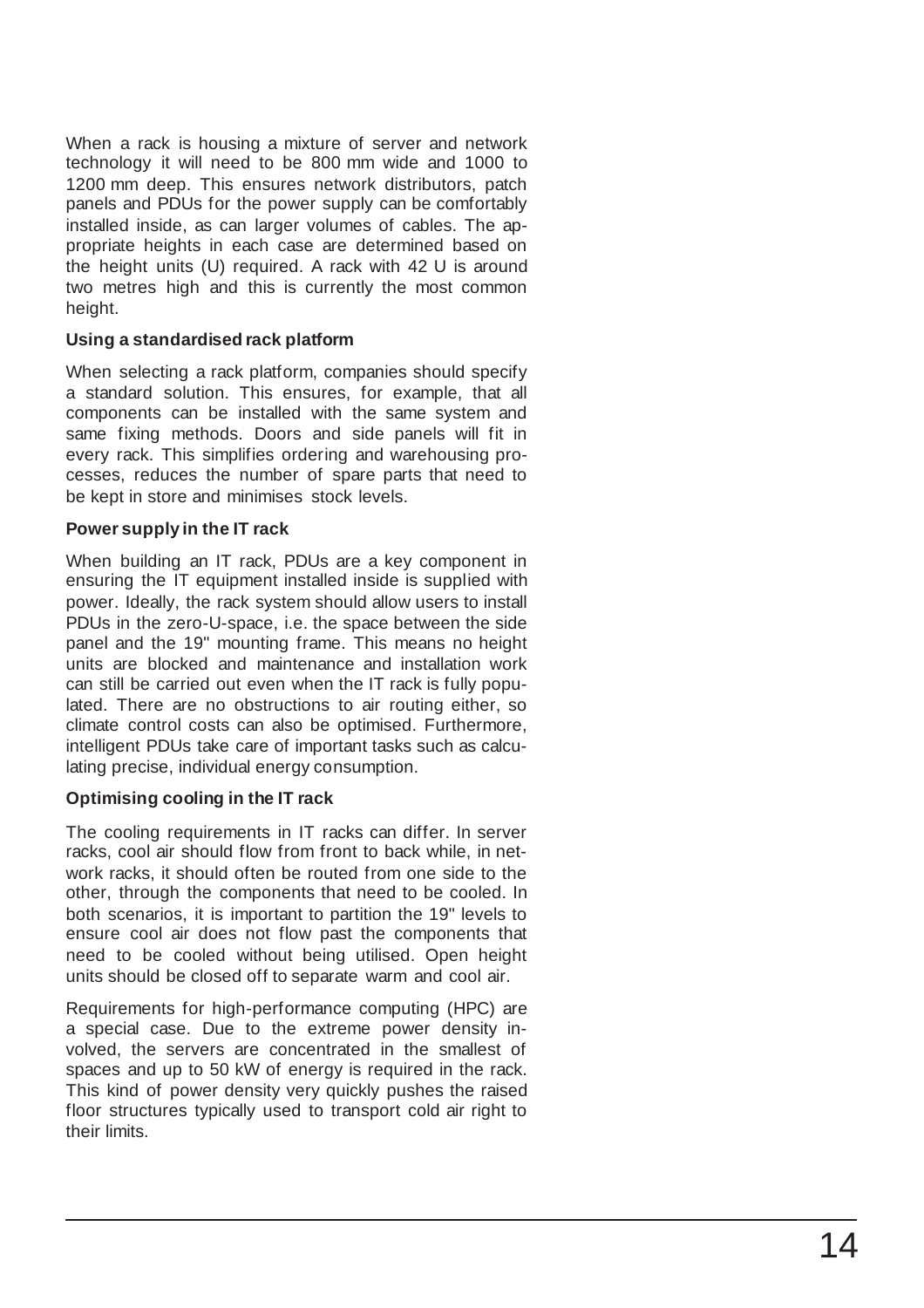As a result, HPC data centres, for example, use rackbased or direct chip cooling. What matters is moving the cooling capacity as close as possible to the location where the heat is generated.

#### **Security at rack level**

IT racks in a data centre should protect against unauthorised physical access to the IT components. Depending on where it is being set up, a rack will be needed with a special protection class defined as per the IP (International Protection) standard. In an office environment, it is advisable to opt for access protection to IP 20, which features a lockable door. This will also be adequate in other lockable rooms and in a data centre that is in any case secured. If IT systems are being run in harsh production environments, they will require additional protection. Protection category IP 55, for instance, provides secure protection from dust and water jets.

Special security solutions may also be needed to protect particularly critical data. An additional enclosure offers an even higher level of security, including additional radiation protection for electromagnetic compatibility (EMC) and protection from vibrations and vandalism.

#### **Flexible use of IT racks**

RiMatrix NG stands for an open-platform concept and uses, for example, the standard IT racks from Rittal, such as the VX IT and TS IT. It ensures full compatibility with the older generations of IT racks from Rittal, which means existing and future investments have the best possible protection.

Security in line with specific requirements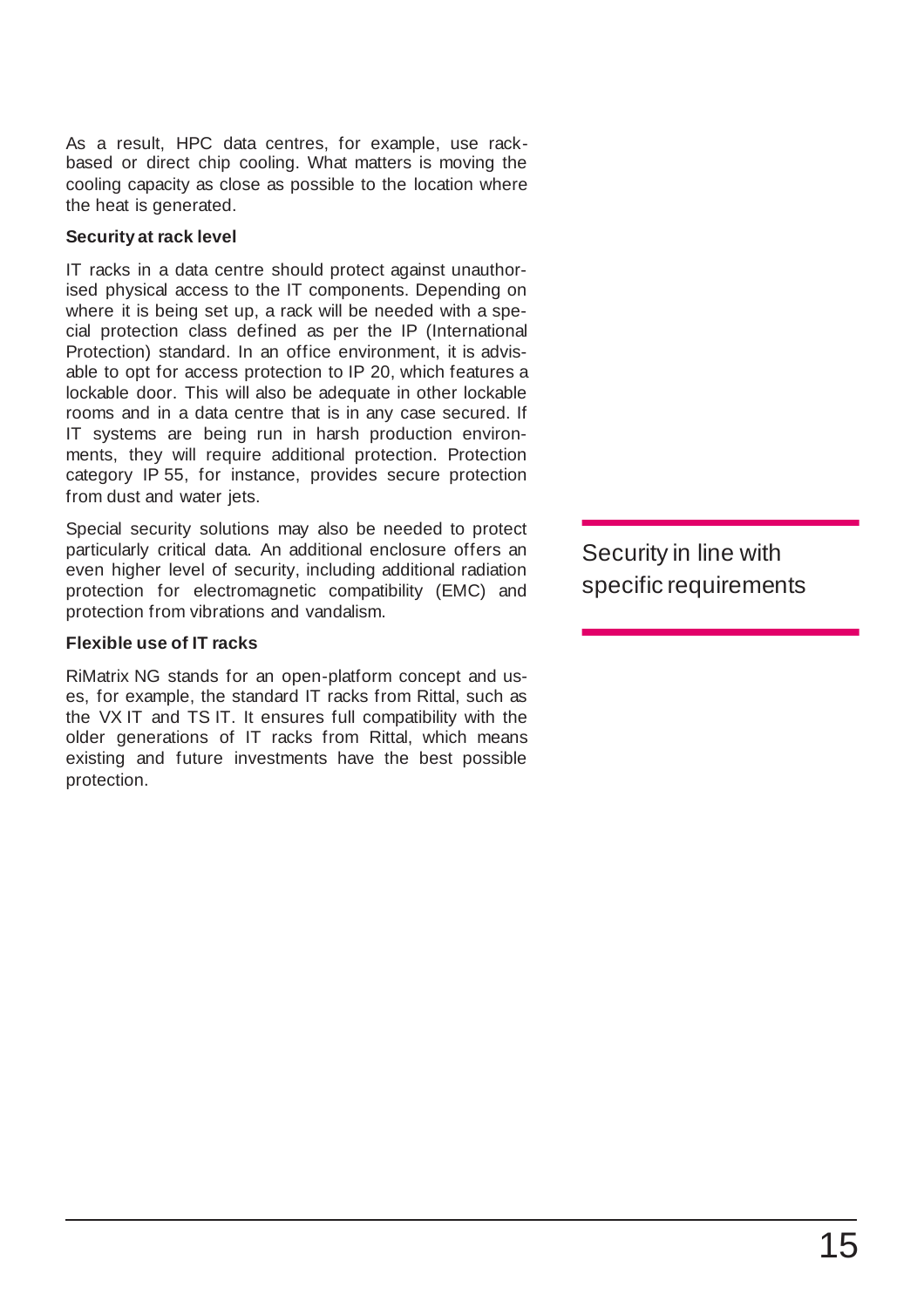

#### **Improved efficiency thanks to direct current and OCP**

RiMatrix NG supports the use of OCP components and direct current in data centres. Using OCP OpenRacks enables even greater standardisation in IT infrastructures.

The aim of the Open Compute Project (OCP) is to reduce investment and operating costs, energy consumption and the environmental impact of data centres through innovative and fully standardised IT architectures. Companies can leverage OCP to run highly homogeneous and scalable data centres and can realise cost benefits in data centres by optimising IT cooling and other elements.

As a leading manufacturer of IT infrastructures, Rittal is a driving force in the OCP community. Particularly when it comes to standardising architectures, Rittal has established itself as a strong partner for demanding OCPrelated tasks. Besides supplying standardised racks in the current OCP design, the company can also meet complex, customer-specific enquiries. As well as the rack itself, Rittal offers a comprehensive range of accessories, a special power supply unit, and a cooling system tailored to the innovative OCP architecture. This means customers can easily combine the benefits of OCP technology using direct current with alternating current in standard data centres.

#### **Figure 4**

Flexibility thanks to rack diversity – RiMatrix NG ensures customers can use the comprehensive modular Rittal rack system to suit their needs and local preferences and configure it to be the perfect fit, either with the new VX IT or for full compatibility with older generations.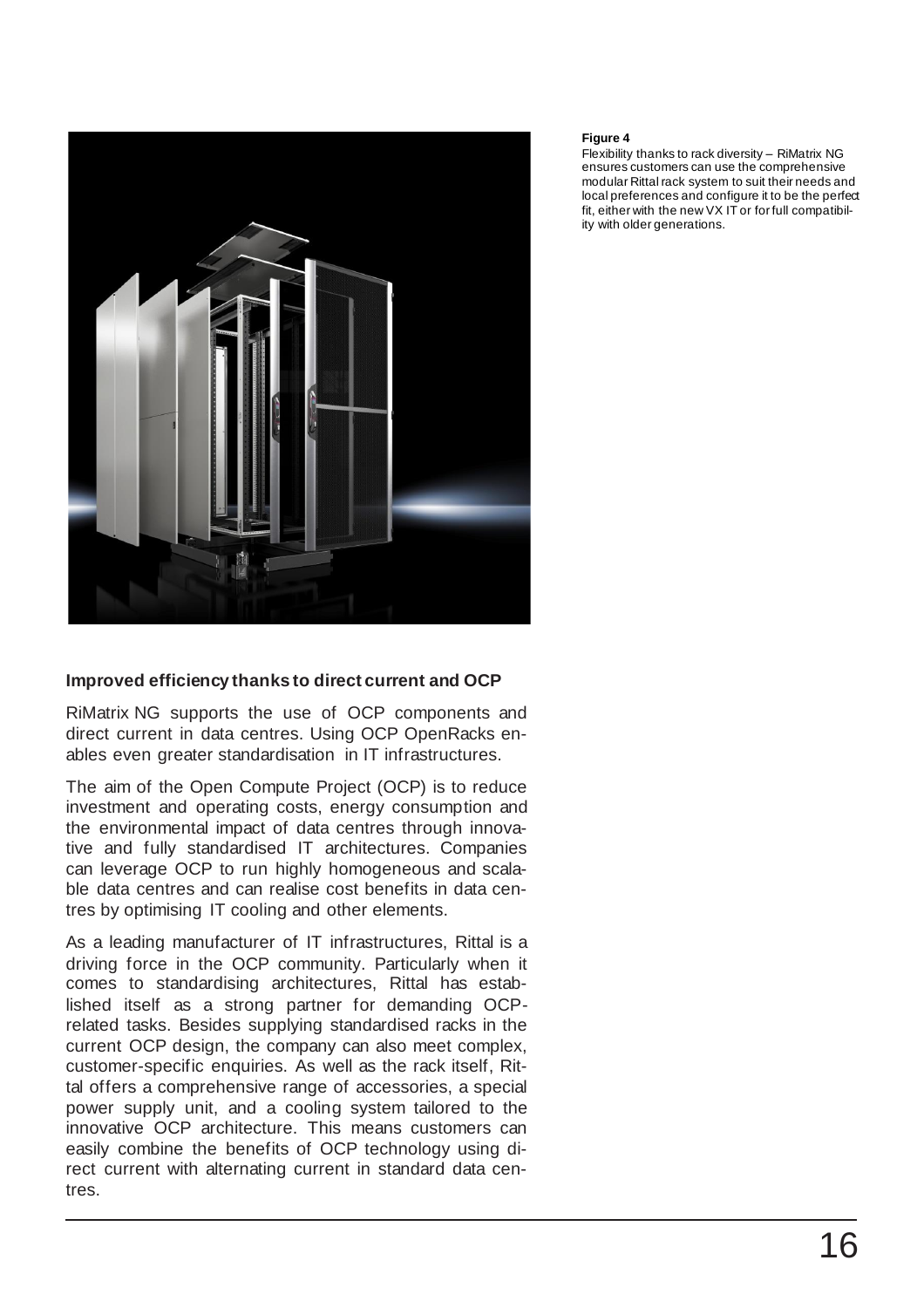#### **IT climate control**

Which cooling concepts represent a sensible economic option in modern data centres? For reasons of cost alone, it is important that companies opt for a state-of-the-art cooling concept. Cooling systems account for up to 30 per cent of a data centre's total energy costs. If a company is to design its IT landscape on an efficient and sustainable basis, it should therefore pick the right cooling concept.

The IT systems installed in RiMatrix NG are cooled precisely according to needs in a controlled cycle using failsafe fan systems and refrigerant- or water-based solutions. Continuous monitoring ensures components do not fail due to overheating. RiMatrix NG can be used to implement cooling solutions for everything from individual racks and suite and room climate control through to demanding HPC (high-performance computing) with direct chip cooling (DCC).

As a consequence of digital transformation, companies are expanding their data centres and adding to their existing IT racks. This is driving up the power density in the IT rack, with the result that pre-existing cooling systems are often being pushed to the limits of their capacity or being run in performance ranges that are economically unsustainable. Whether adding to existing systems or building a new one, the cooling concept must be appropriate for the planned use of the data centre.

#### **Room cooling**

Conventional room cooling based on a high-precision climate control system and an air circulation system is widely used. Cooling is taken care of by a CRAC (Computer Room Air Conditioning) unit that operates in a similar way to a conventional air-conditioning unit. Cold air is blown into the data centre and spreads throughout the entire space or is routed to the racks via ducting or a raised floor. Using CRAC systems for cooling is a suitable approach for data centres with low to medium output per IT rack.

Room cooling is used with open IT racks. The fans in active IT components draw in the cold air and expel it back into the room as warm air. Fully populated IT racks generate hotspots in the data centre, thereby necessitating targeted cooling for individual racks. Under some circumstances, this can have a negative impact on the overall efficiency of the data centre.

Cooling solutions for everything from individual racks and suite and room climate control to HPC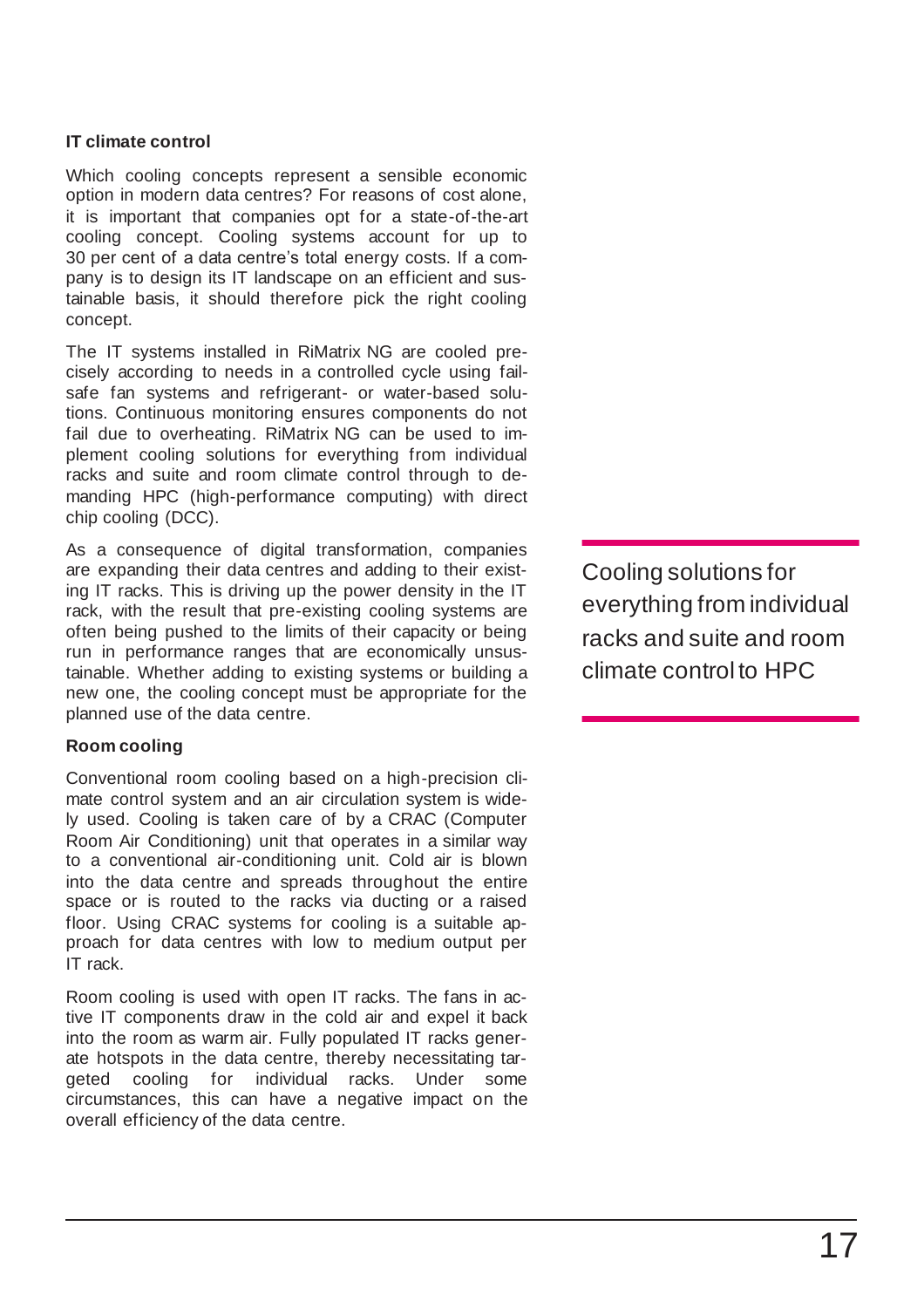In large data centres such as hyperscale data centres, air handling units (AHUs) and precision air handling units (PAHUs) are often used for room cooling. The ventilation system delivers a high cooling output without taking up floor space in the data centre. Since the heat loads that need to be dissipated are generally considerable, the air current needs to have a correspondingly large volume capacity. If the outside air at the location is cooler than the air expelled from the IT systems, then an active cooling system is not required and the principle of indirect free cooling is adequate. Adiabatic or evaporation cooling can further optimise this concept, as spraying the heat exchanger with water helps to cool the intake air before it reaches the data centre.

#### **Is free cooling completely cost-free?**

When talking about climate control technology, the term "free cooling" does not actually refer to a completely costfree IT cooling system. The point is rather to minimise the use of compressor-based coolers as much as possible. Ideally, this could be done to such an extent that power is needed merely to drive the fans of the free cooler and potentially some cold water pumps. As a result, the efficiency of the system as a whole depends to a very large extent on the local climate. In other words, a data centre in Scandinavia can be run much more cheaply than one in southern Europe.

The systems used in free cooling work on the principle of convection, whereby the surrounding air is used to extract heat from the cooling medium, which is usually a mix of water and glycol. This process takes place through a free cooler that is set up outdoors. The cooler can contain a membrane heat exchanger through which the warm water flows or a similar technology. In this case, heat is extracted from the water, and the bigger the contact surface of the membrane, the more efficient the system. Additional fans can be employed to increase the volume of air flowing through the system and thus boost cooling performance. The return for this outlay is lower energy consumption for heat dissipation. However, in this kind of scenario, the achievable inlet temperature is only slightly above that of the ambient air. As a guideline, when designing systems, climate control specialists work on the basis that it will be around three degrees Celsius higher.

Minimising the use of compressor-based coolers as much as possible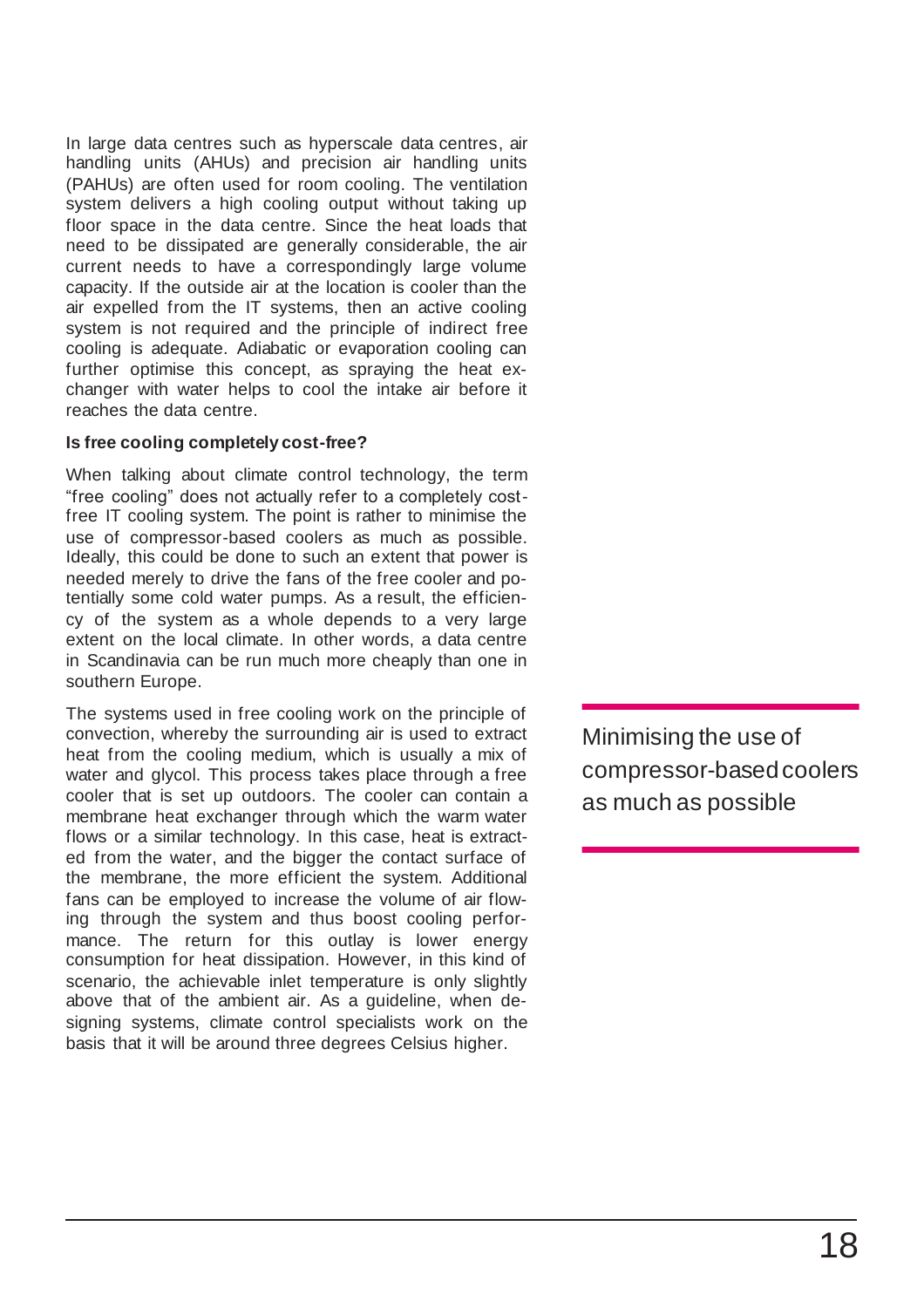#### **Suite cooling**

Suite cooling, which is based on the principle of containing enclosure suites, promises greater cost efficiency than room cooling. In this scenario, areas in front of and behind racks are each partitioned into hot and cold aisles. This helps increase energy efficiency, as the cold and hot air masses are kept strictly separate and lower volumes of air need to be moved than is the case with room climate control.

#### **Rack cooling**

Rack-based cooling offers the best possible energy efficiency, as only minimal volumes of air are moved. In this scenario, the IT rack and cooling unit form a sealed unit. This means that even the highest HPC loads of up to 50 kW per rack can be cooled. The up-front investment is higher, as a separate cooling unit is needed for each rack.

#### **Hybrid IT cooling reduces energy costs**

The latest generation of hybrid cooling units featuring integrated passive cooling are also very cost effective. There are units on the market with a cooling output of three kilowatts and two cooling circuits. These cooling units work with either a passive cooling system, for which they utilise a heat pipe, or a refrigerant-based cooling system that includes a regulated compressor. Measurements taken while these units are in use show that average energy costs can be reduced by up to 75 per cent compared to when using simpler cooling units.

Companies needing a higher cooling output can choose hybrid systems up to around 35 kW that operate with both a water-based and a coolant-based circuit. When temperatures are low, the solution automatically uses indirect free cooling based on an external hybrid condenser with an integrated free cooling system. When external temperatures get higher, a compressor starts up that cools the refrigerant, which in this case is water. Ongoing operating costs are also reduced noticeably by using indirect free cooling. Rittal offers precisely this kind of hybrid solution for maximum IT cooling energy efficiency in the form of its Blue e+ units.

In general, it can be expected that the power density in data centres will continue to grow. Since air is known to be a poor conductor of heat, direct CPU cooling is likely to find its way back into data centres in the future. This can be implemented conventionally as water cooling, which would once again call for a technology that was used in the heyday of mainframe computing.

Best possible energy efficiency with rack-based cooling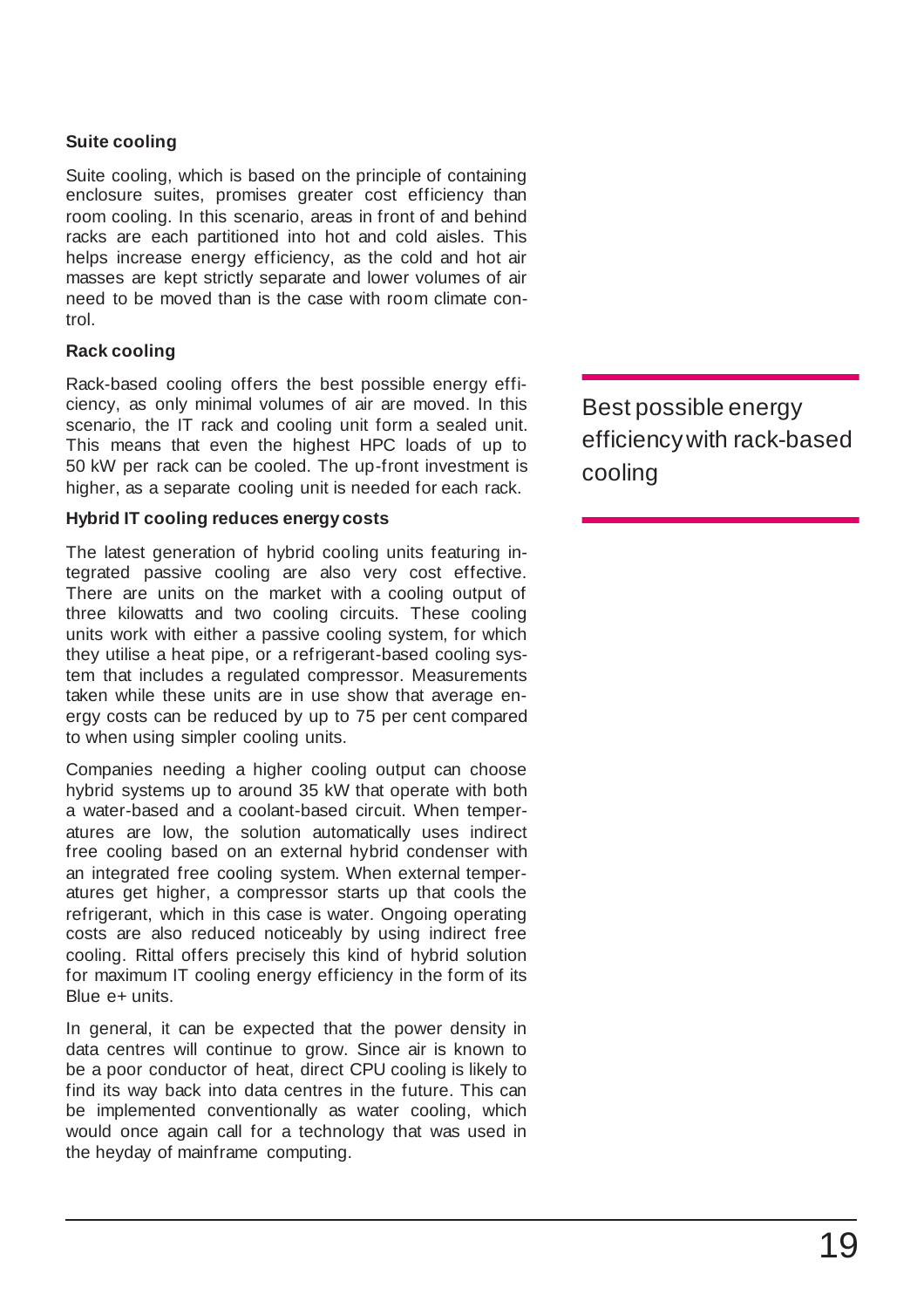However, new technologies such as direct chip cooling (DCC) that use more advanced refrigerants offer an alternative to water cooling.

#### **Direct chip cooling**

The highest efficiency values in IT cooling can be achieved using intelligent direct chip cooling (DCC). A new, water-free, two-phase liquid cooling system from Rittal and ZutaCore is one example of DCC.

This solution operates on the principle of evaporation cooling and uses latent energy to evaporate refrigerant ("direct contact evaporative cooling"). The advantage is that the solution targets especially high-performance cooling precisely where hotspots and performance peaks occur. This means operators can run HPC nodes efficiently on a fail-safe basis and reduce IT outages to a minimum – even in data centres that are heterogeneous or have grown organically.

The DCC solution from Rittal and ZutaCore works on the following principle: The liquid refrigerant Novec flows into specially developed evaporators on the server processors. As it absorbs the heat from the processors, the refrigerant evaporates and is converted into gas. The gaseous refrigerant is then converted back into a liquid in the heat exchanger. The temperature of the airflow is sufficient for this purpose. A pump ensures the liquid refrigerant flows back into the cooling system. This solution can achieve heat dissipation of up to 900 watts per server.

The other solution from Rittal and ZutaCore is an in-rack solution available as an air- and water-cooled variant. The air-cooled solution supports up to 20 kW of heat dissipation per rack with the aid of an in-rack air-cooled condenser. It can be easily installed in any rack in virtually any environment, and has been designed in response to the sharp growth in demand for cooling powerful processors at the "edge". With a water-cooled condenser, the watercooled in-rack version supports energy-efficient cooling of up to 70 kW heat dissipation per rack. It is designed primarily for rapidly growing processor and server outputs.

Generally speaking, it is advisable to work with the cooling unit supplier to draw up a location and cost analysis so that the exact return on investment can be calculated.

DCC from Rittal and ZutaCore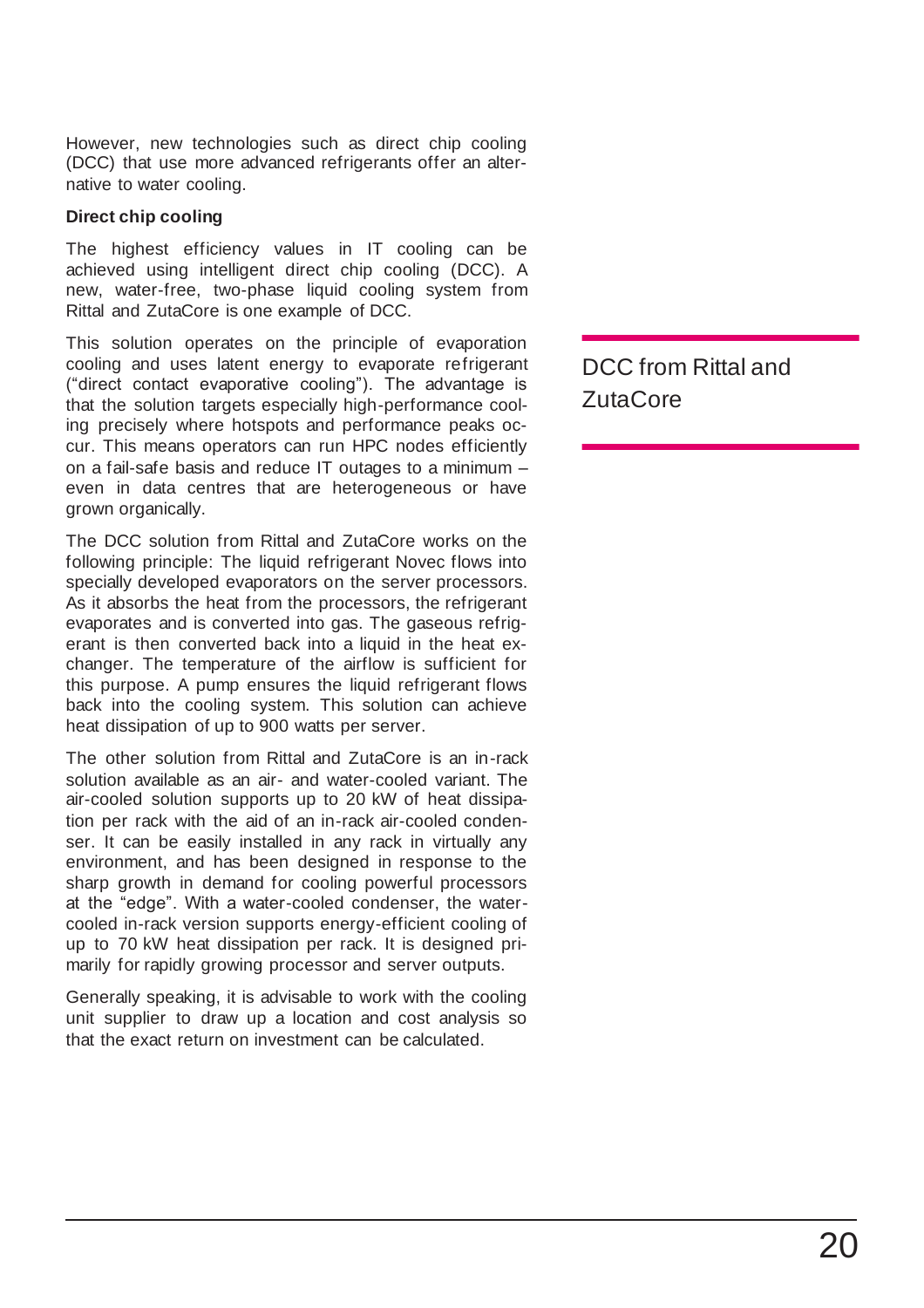#### IT power supply and backup

Building redundancy into power supplies and ensuring their fail-safe operation is crucial to the overall reliability of a data centre. In its continuous power & cooling concept, Rittal has developed a way of bridging short-term power failures for a defined period.

This ensures data centres can be transferred to a safe condition after a power failure, which means supplying power to both active IT components and other infrastructure elements such as IT cooling systems for long enough to complete the transfer process.

#### **Solutions for the entire energy chain**

Solutions from Rittal support the entire energy supply chain. This runs from the main infeed, through central UPS systems and sub-distribution systems, up to the socket systems in the IT racks. Ri4Power from Rittal provides a reliable main infeed for the power supply and is suitable for use with open and compact circuit-breakers from all well-known manufacturers. Rittal also offers uninterruptible power supply (UPS) solutions in various output classes in cooperation with global technology partners. These solutions are closely integrated into RiMatrix NG and form part of the overall concept. Another power supply component is the Power Distribution Rack (PDR), which distributes electrical current within a suite of IT racks. Integrated energy monitoring is an optional extra for this solution. Rittal supplies its Power Distribution Units (PDUs) as a solution for distributing power within the rack itself, and these can be installed in all standard IT racks.

#### **Power distribution in the IT rack**

PDUs are especially important for distributing power within an IT rack. They are high-quality multiple socket outlets that are fuse-protected to industry standards and offer optional monitoring, switching and measuring functions.

Ideally, PDUs are installed in the zero-U-space – in other words, in the space between the side panel and the 19" mounting frame. This way, no height units are blocked, and maintenance and installation work can still be conducted on the IT components, even when an IT rack is fully populated.

Continuous power and cooling

Smart PDUs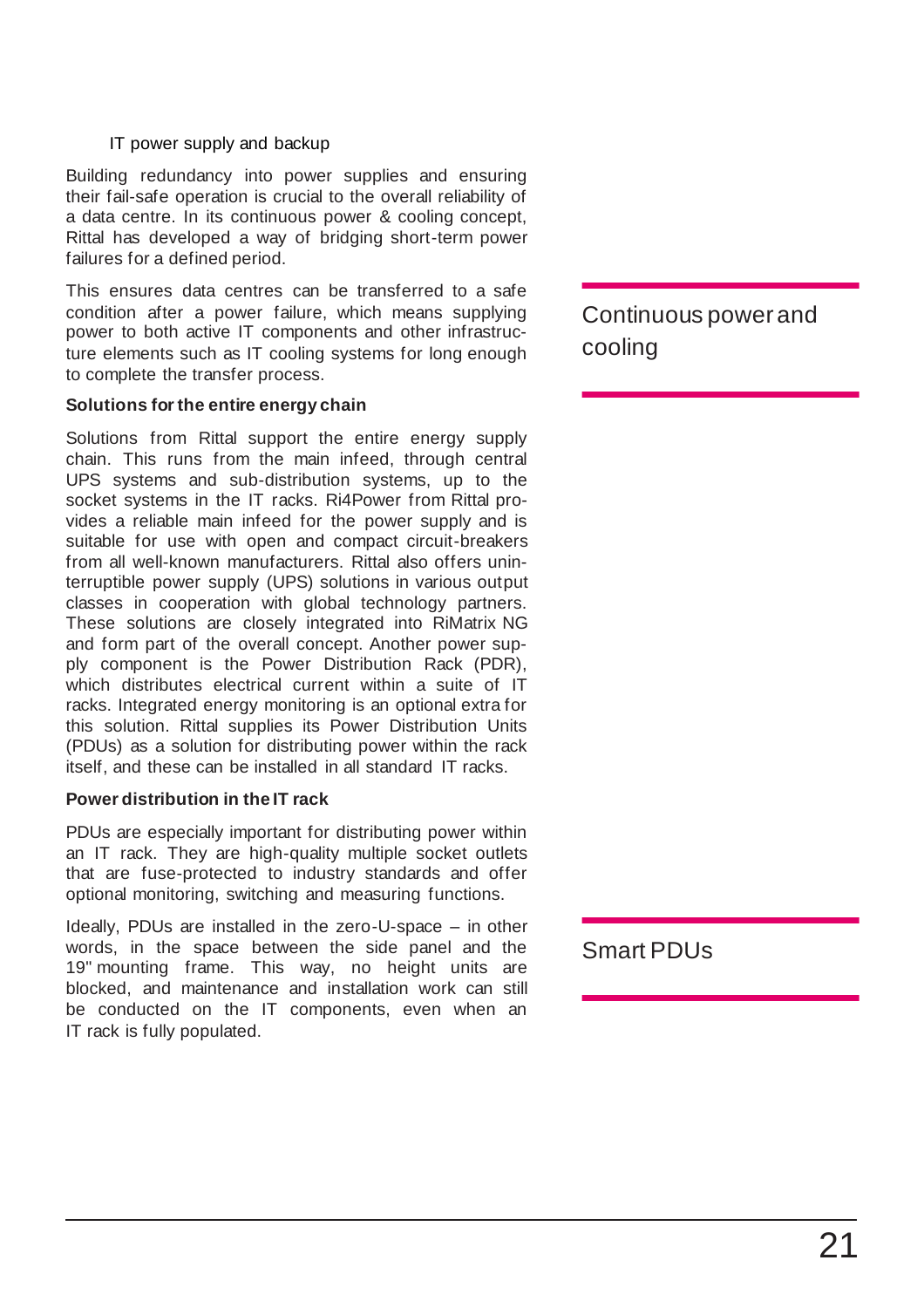

The core task of a PDU is to distribute energy, which is why they can be found in the A and B power supply on a redundant basis. Depending on their design, PDUs can monitor and switch the power supply down to the level of individual socket outlets, which also means these network-capable devices support remote maintenance.

Moreover, intelligent PDUs use additional sensors to record a wide range of environmental parameters. For example, sensors for access monitoring enhance IT security at rack level. Remote monitoring is particularly advantageous for installations such as floor distributors and autonomous edge data centres, as the PDU can be used to integrate the IT rack comprehensively into an overarching monitoring system.

PDUs also perform a vital role in the planning and modernisation of IT systems. When it comes to IT load management, they provide precise data about energy consumption in the IT rack, which is fed into overarching management platforms such as Data Centre Infrastructure Management (DCIM).

#### **Figure 5**

Electricity costs under control – the intelligent variants of Rittal PDUs are supplied with detailed measurement functions for precisely analysing power consumption in the IT rack, thereby enabling IT managers to optimise data centre energy costs.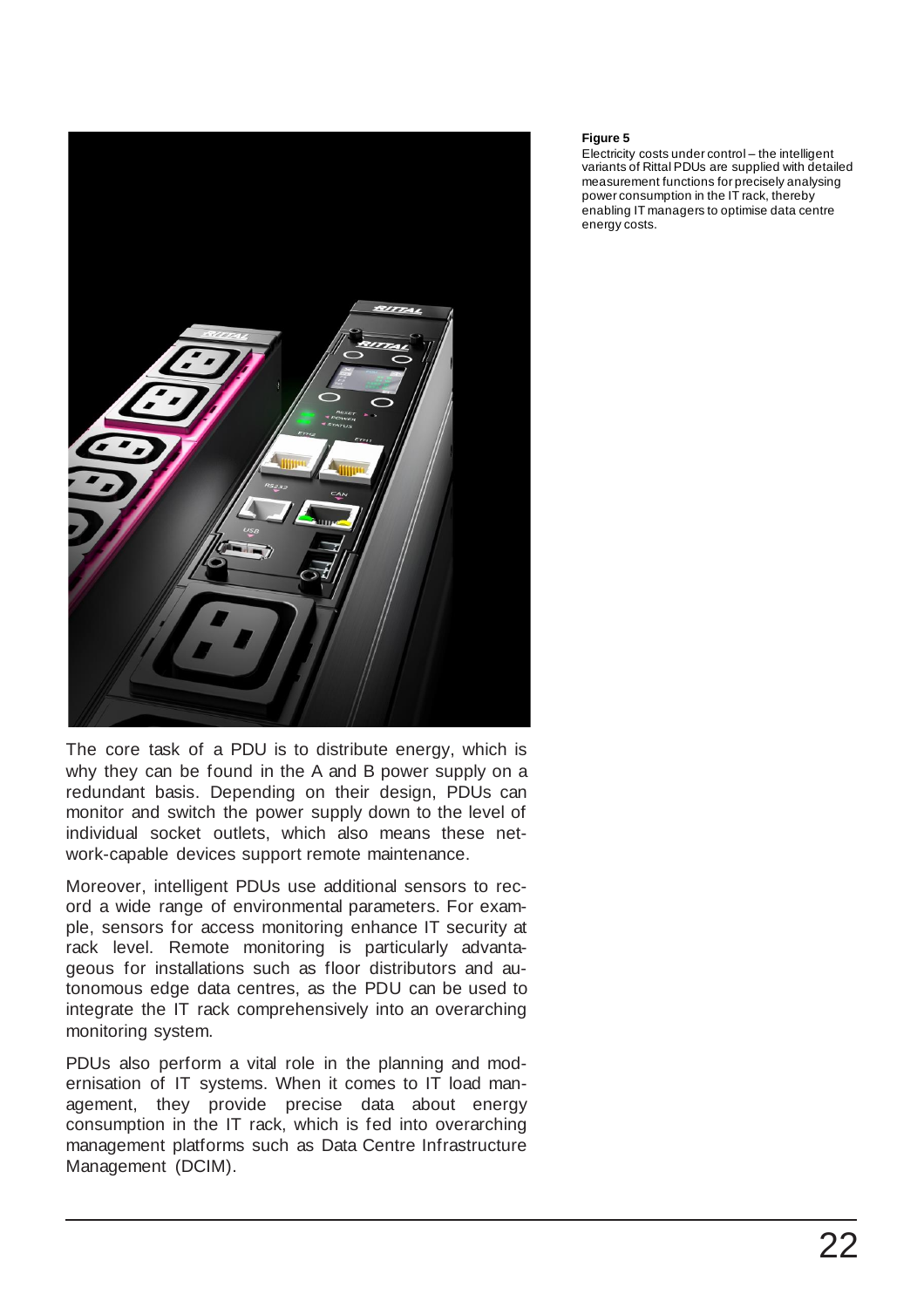Ultimately, IT managers and Facility Management departments thus gain access to crucial data they can use to optimise operations and plan for the future.

#### **Tip – using PDUs to save power**

PDUs can use two different switching processes to interrupt the energy supply – the loads can be switched using electronic or mechanical relays. However, if there is a power failure that affects only the PDU, both the electronic and mechanical relays lose their control current and fail. This usually shuts down the slot concerned and its consumer. In addition, a constantly energised mechanical relay permanently consumes energy. In a fully populated PDU, this can amount to as much as 50 watts. Companies that wish to save energy therefore use units with bistable relays. These remain at zero current in their respective switching state, thereby lowering the inherent consumption of a PDU. This way, energy costs can be perceptibly reduced, especially in the case of 24/7 operation.

#### IT monitoring for measurable efficiency gains

While it was good enough in the past simply to optimise the PUE (power usage effectiveness) value in the data centre, companies can now use the Smart Monitoring concept from Rittal to monitor their entire IT infrastructure from IT to OT (operational technology).

Smart Monitoring automates all the monitoring processes and helps identify critical deviations from target values at an early stage. At the same time, the solution also provides a detailed insight into the availability and performance of the IT landscape and offers effective assistance functions to help overcome the day-to-day challenges involved in running data centres.

#### **Monitoring for more security**

Another task that comes under monitoring is to bolster IT security and thus defend against cyber threats and physical risks. Digital security management with eventcontrolled, automated processes can help to considerably reduce potential downtimes. For example, the system as a whole can be protected from remote access by third parties with the assistance of access controls using twofactor authentication and intelligent handles. Prescribed penetration and resistance tests and corresponding certifications provide information on the relevant security standard of the solution being used.

PDUs with bistable relays offer advantages when it comes to energy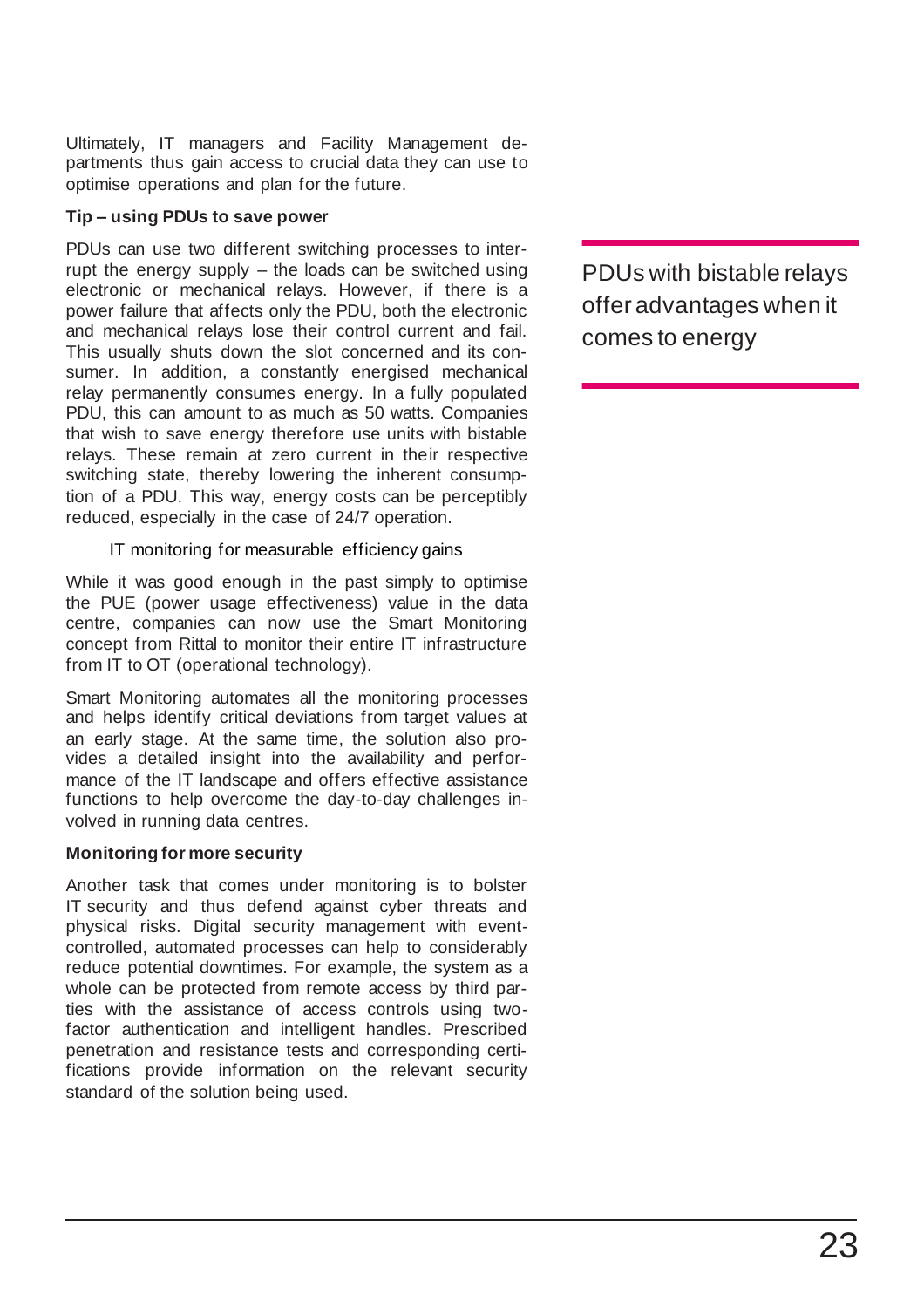In the case of RiMatrix NG, Rittal supports effective protective measures with monitoring solutions such as the Computer Multi Control III (CMC III) high-performance monitoring system and Data Centre Infrastructure Management (DCIM) software. Sensors for measuring humidity, temperature, differential pressure and vandalism, for example, are available for these solutions.

#### **DCIM is a central tool**

By using DCIM, IT managers are supporting the transformation of the data centre, helping it become a holistic IT system with fully automated processes. While, in the past, IT components have been serviced, configured and monitored manually, the ideal modern data centre operates on a largely autonomous basis. In particular, DCIM helps safeguard the energy supply and climate control on the infrastructure side, monitor the physical security associated with the IT racks, and build a bridge between the infrastructure and the active IT components. The high degree of automation that can thus be achieved frees up IT experts so they can focus more on the strategic development of the data centre.

#### IT security

To ensure IT environments remain functional at all times, Rittal offers effective protective measures and monitoring solutions for the RiMatrix NG platform. Besides physical protection for systems and guarding against unauthorised access, companies today are increasingly requesting measures to safeguard data sovereignty. Data sovereignty essentially refers to companies deciding for themselves how they utilise operational data from machines, systems and vehicles, including in global ecosystems and multicloud environments.

Indeed, maintaining data sovereignty has become a key competitive factor for companies. This applies across all sectors, particularly those where product and production data needs a high level of protection as intellectual property, such as the manufacturing industry and other sectors, as well as areas with strict security requirements, such as healthcare and banking.

Major European digital projects such as Gaia-X are aiming to develop a European data infrastructure for securely networking industry. If successful, this would mean that smaller, geographically dispersed data centres with open cloud stacks might be able to create a new class of industrial applications.

Scope for strategic development through DCIM

Maintaining data sovereignty has become a key competitive factor for companies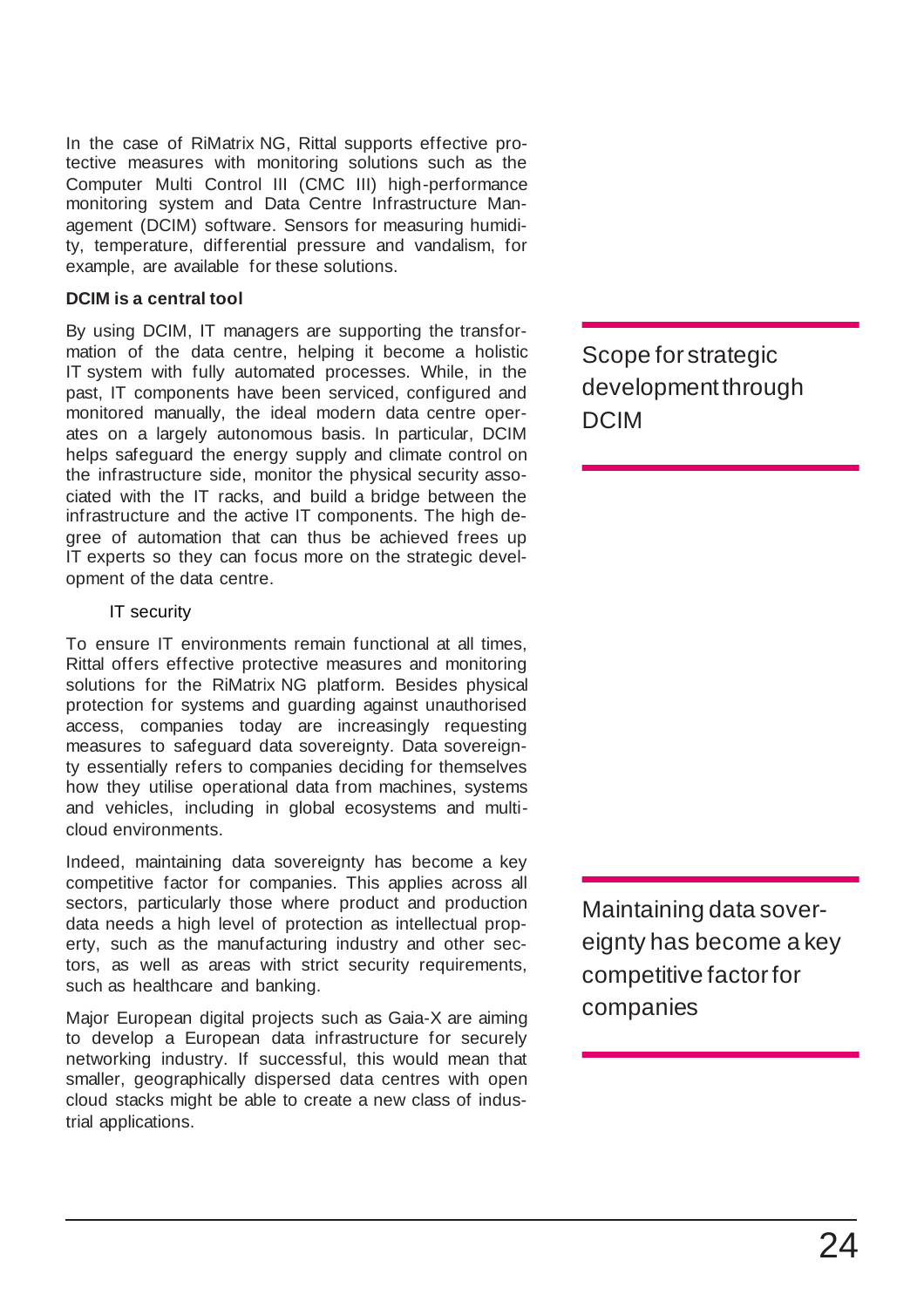These would support real-time control and carry out initial data analyses directly at the location where the data is created, before then using the cloud for downstream analyses. Under this concept, companies stay in full control of how their data is used throughout all the networking along the entire supply chain. After all, this data is their intellectual property and embodies their innovative prowess.

#### **Reinforcing physical security**

If maximum IT security is required at individual sites, Rittal offers the option of an additional basic protection room. This is built as a modular room-in-a-room solution and gives a standard data centre additional protection against fire, water and smoke. The flexible modular solution ensures systems can be extended while still operational. A high-availability room offers even more security. The system has been certified by the European Certification Body GmbH (ECB) to ECB·S regulations. The modular concept offers the same benefits as a basic protection room, but with a higher level of protection.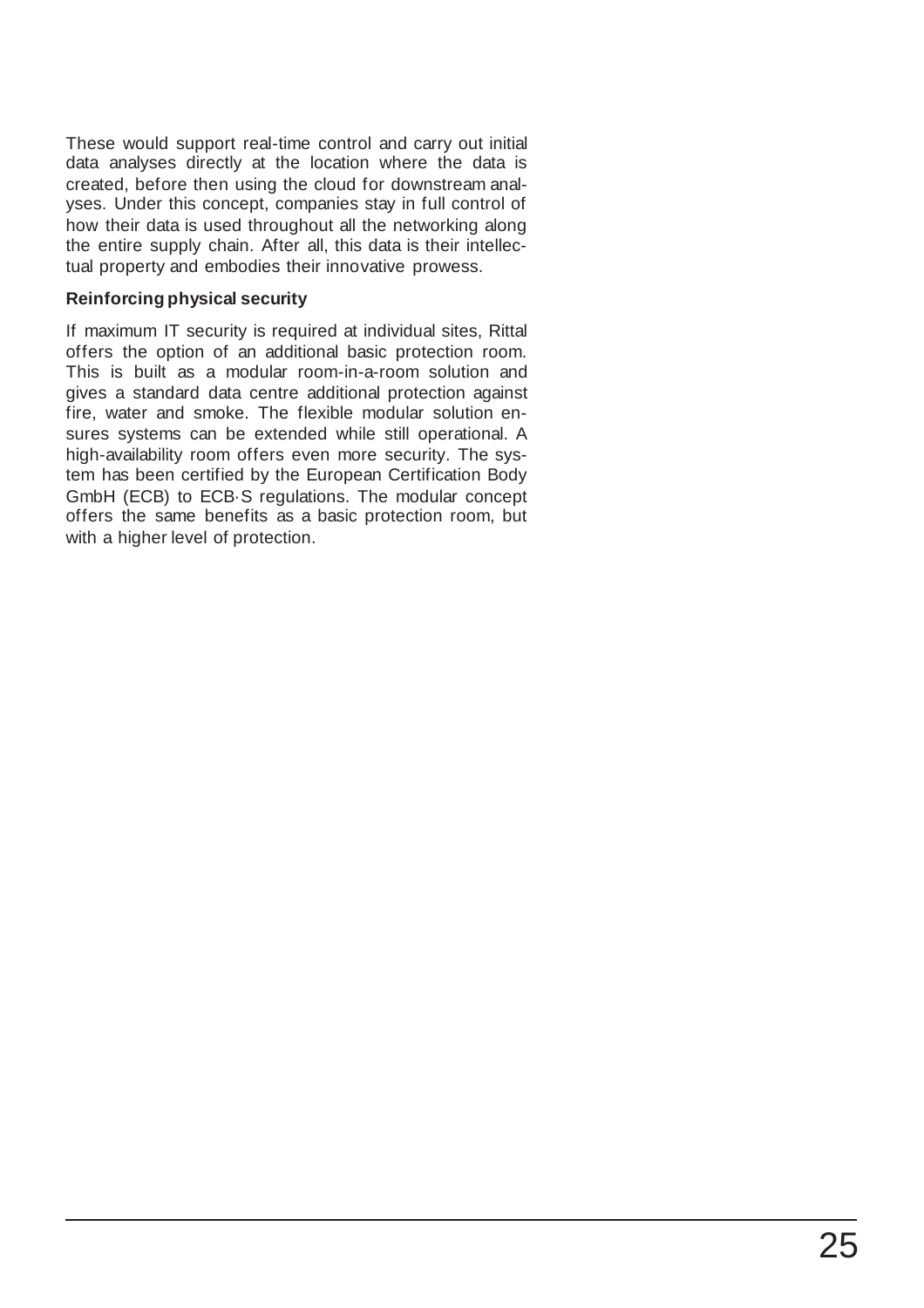## Annex

#### **Glossary, abbreviations**

**5G:** The fifth generation of mobile communication is a mobile standard that promises data rates of up to 10 Gbit/s, higher frequency ranges, real-time transmission and latency times of a few milliseconds.

**AHU:** Air Handling Units are cooling units used to cool rooms in a data centre. The ventilation system delivers a high cooling output without taking up floor space in the data centre.

**CAPEX:** CAPital EXpenditure refers to a company's investment spending or costs.

**CFD:** A Computational Fluid Dynamics analysis is carried out to visualise the movement of air currents in the data centre in order to identify hotspots in the IT cooling system.

**CMC:** The CMC (Computer Multi Control) range of products is an alarm and monitoring system from Rittal for network and server racks, data centre containers and technical rooms.

**CRAC:** Computer Room Air Conditioning is a cooling concept that operates in a similar way to a conventional air-conditioning system and cools entire rooms. Using CRAC systems for cooling is a suitable approach for data centres with low to medium output per IT rack.

**DCC:** Direct Chip Cooling is a process for carrying out cooling directly on the chip in order to achieve maximum efficiency.

**DCIM:** A software solution for Data Centre Infrastructure Management offers a range of function blocks that are needed for everything from ongoing operations to planning the capacity of IT infrastructures.

**ECB:** The European Certification Body GmbH is a neutral, accredited certification body that issues certificates for products from the security industry. These certificates give customers certainty when making investment decisions and provide the insurance industry with an objective basis for calculating risks.

**Edge data centre:** These data centres are located close to the place where the data is generated. This location may be at a remote production site, in retail outlets or in a 5G transmitter station – in other words, "at the edge" of a network. The aim is to process data in real time on site.

**EMC:** Electro-Magnetic Compatibility is a feature of a technical device that indicates the device will not disrupt other devices or suffer damage itself as a result of electrical or electromagnetic effects.

**HPC:** High-Performance Computing is an umbrella term for the types of high-performance computers used in research, for crash tests and other simulations, and for weather forecasting.

**IP:** The International Protection code indicates the degree of protection that an enclosure offers against direct contact, foreign bodies or water.

**OCP:** The "Open Compute Project" initiative is a consortium of various organisations that are active in the IT industry and are championing energy-efficient data centre design based on open technology standards. The initiative's aim is to reduce the investment and operating costs, energy consumption and environmental impact of data centres through the use of standardised IT architectures.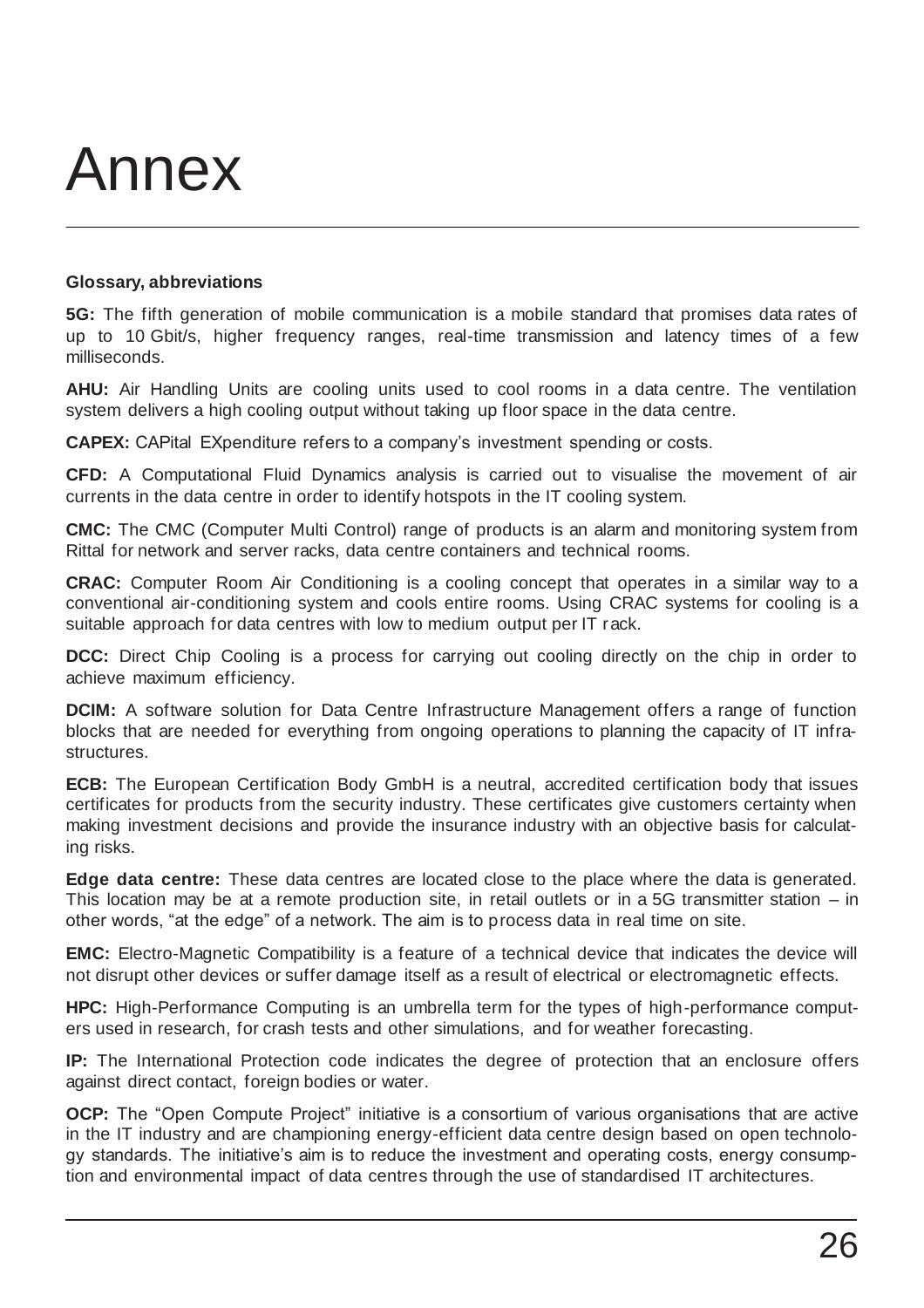**OPEX:** OPerational EXpenditure refers to all the costs that are incurred during the course of operational business activities.

**OT:** Operational Technology is the hardware and software used in a smart factory to monitor and control physical devices, machines, systems and their processes.

**PAHU:** Precision Air Handling Units, see AHU

**PDR:** The Power Distribution Rack is a power supply component and distributes electricity within a suite of IT racks.

**PDU:** A Power Distribution Unit is a high-quality socket strip manufactured to safety standards. It is used for distributing power in IT racks.

**PUE:** Power Usage Effectiveness is a metric that can be used to map the energy efficiency of a data centre.

**U:** A unit of height in a server rack. A rack with 42 U is around two metres high and this is currently the most common height.

**UPS:** An Uninterruptible Power Supply filters the mains voltage and safeguards the energy supply to the IT components when there are fluctuations or failures in the mains power.

**Zero-U-space:** Describes the space between an IT rack's side panel and the 19-inch mounting frame.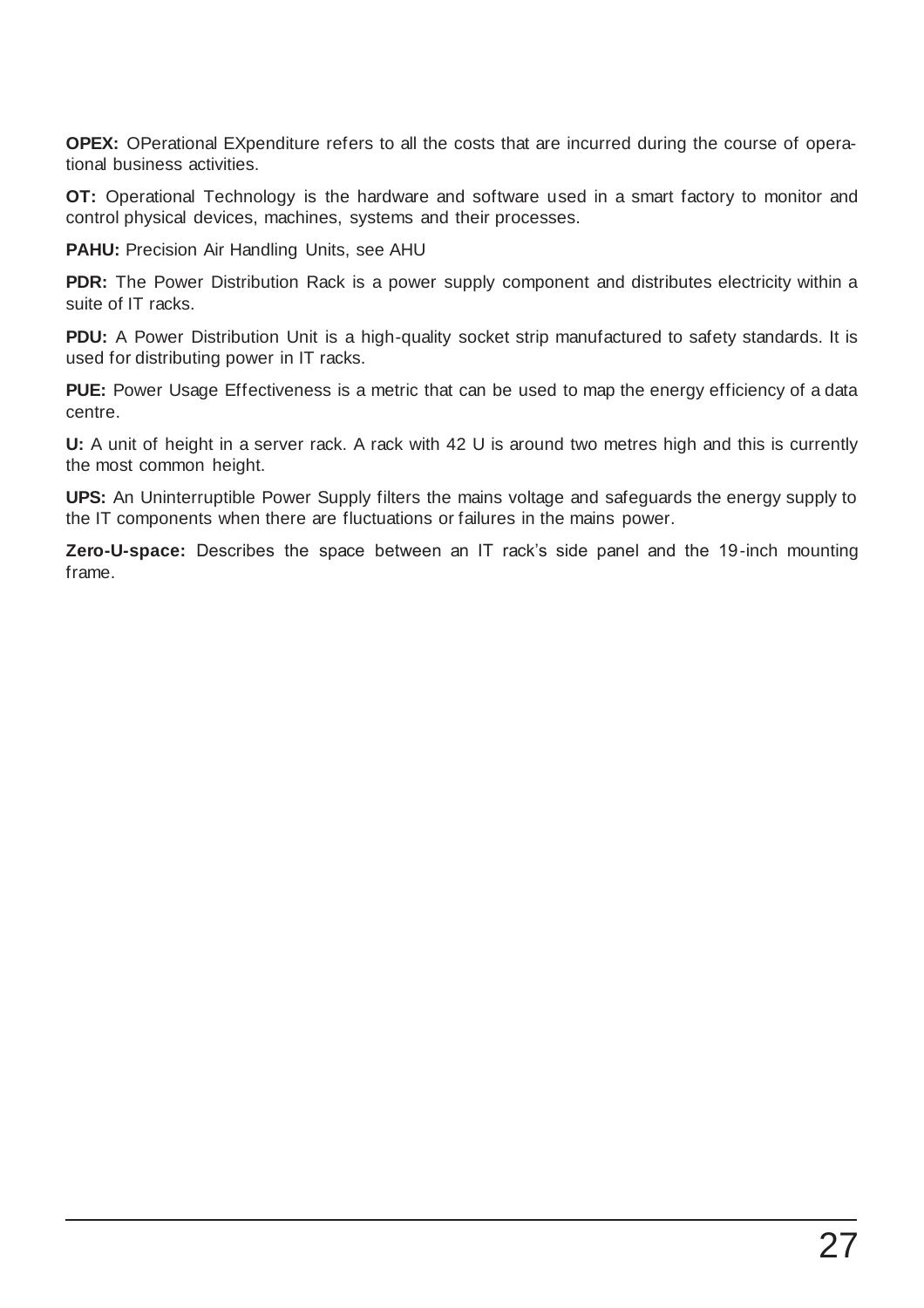# Table of figures

### **Figure 1**

| The new RiMatrix NG open modular platform from Rittal – the flexible,<br>reliable, fast and future-proof approach to building IT infrastructure                                                                                                                                                           | $\overline{7}$ |
|-----------------------------------------------------------------------------------------------------------------------------------------------------------------------------------------------------------------------------------------------------------------------------------------------------------|----------------|
| Figure 2<br>A modular approach for the right solution. RiMatrix NG includes modules for five functional<br>areas – racks, climate control, power supply and backup, IT monitoring and security – that<br>can be planned on a customised basis.                                                            | 8              |
| Figure 3<br>The new VX IT is a universal IT rack solution in a modular format that offers even<br>more freedom for quickly building data centres and OT infrastructures on the factory floor.                                                                                                             | 13             |
| Figure 4<br>Flexibility thanks to rack diversity – RiMatrix NG ensures customers can use the comprehensive<br>modular Rittal rack system to suit their needs and local preferences and configure it to be the<br>perfect fit, either with the new VX IT or for full compatibility with older generations. | 16             |
| Figure 5<br>Electricity costs under control – the intelligent variants of Rittal PDUs are supplied with<br>detailed measurement functions for precisely analysing power consumption in the IT rack,<br>thereby enabling IT managers to optimise data centre energy costs.                                 | 22             |